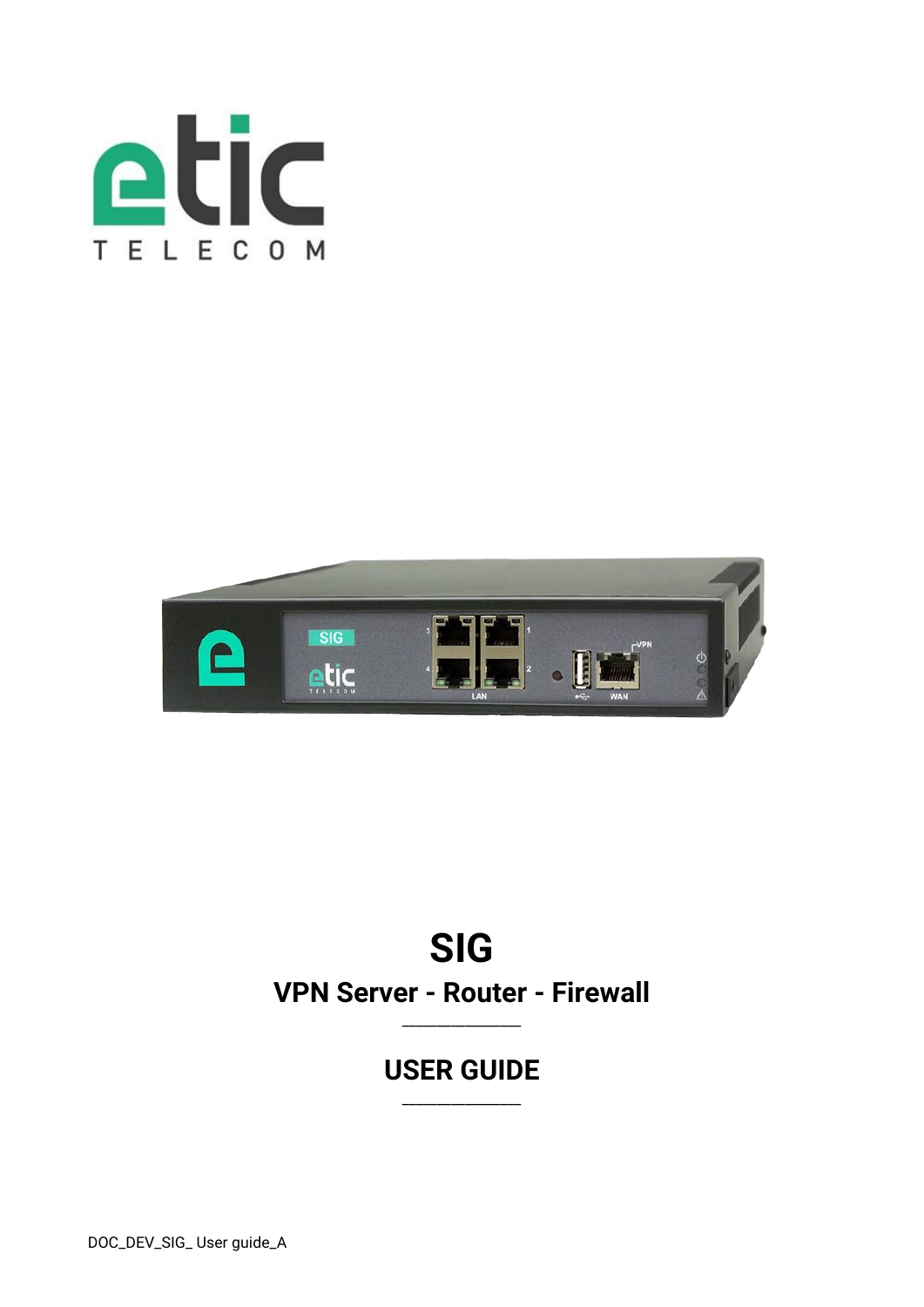This Industrial VPN Server family is manufactured by

# **ETIC TELECOM**

**13 Chemin du vieux chêne 38240 MEYLAN FRANCE**

TEL : + (33) (0)4-76-04-20-05 E-mail : hotline@etictelecom.com web [: www.etictelecom.com](http://www.etictelecom.com/)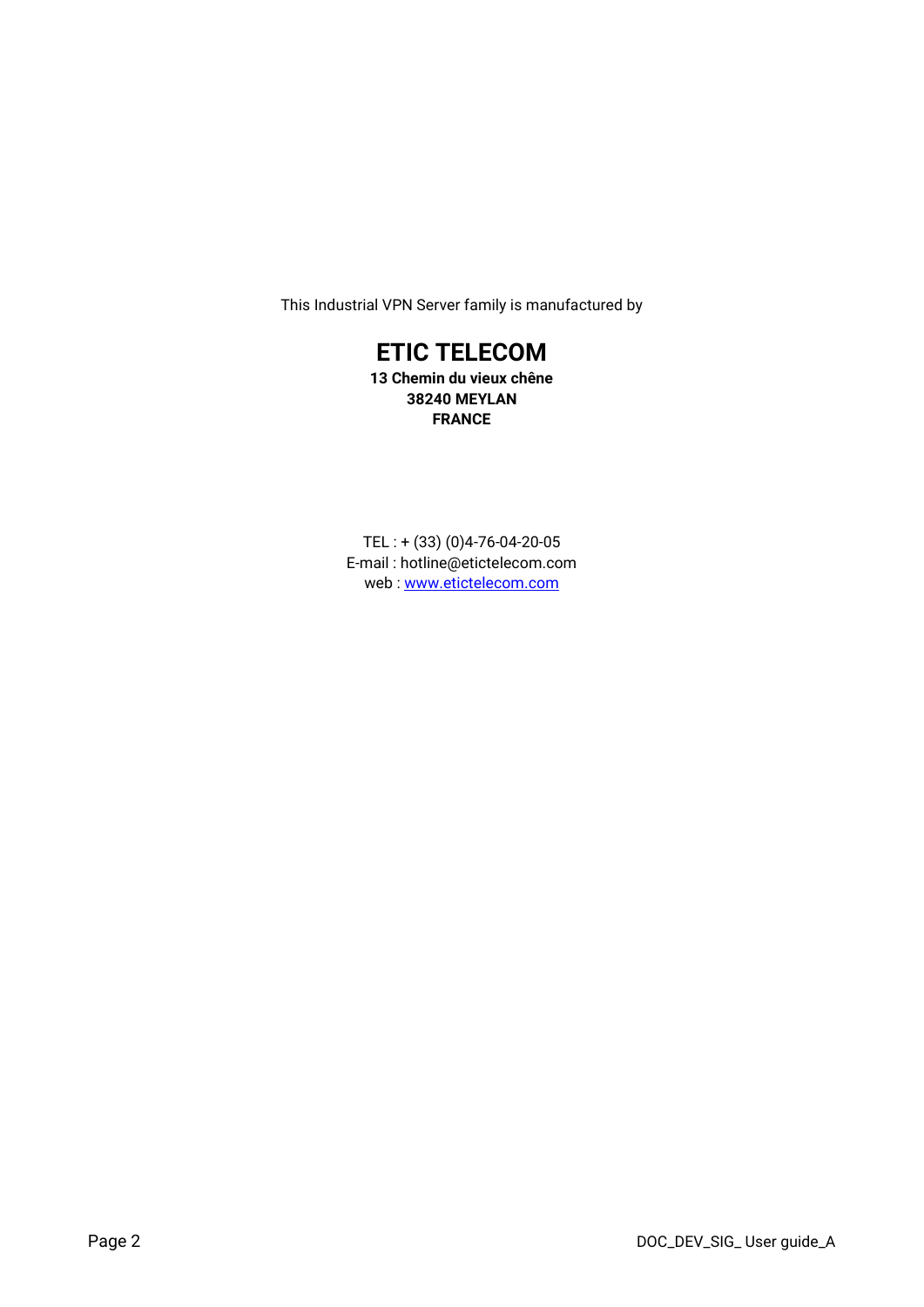# DECLARATION OF CONFORMITY

The manufacturer, ETIC Telecom – 13 chemin du vieux chêne – 38240 Meylan – France, Hereby declares under sole responsibility that the listed devices conform to

- the Radio Equipment Directive (RED) 2014/53/UE,
- the Restriction of the use of certain Hazardous Substances (RoHS) Directive 2011/65/UE.

**Type of device:** VPN Server **Models:** 

SIG-E-400, SIG-A-400, SIG-EC-400

The harmonized standards to which these devices comply are:

| Standard             | Title                                               |
|----------------------|-----------------------------------------------------|
| EN 61000-6-2 2006    | Immunity:                                           |
|                      | EN61000-4-2 Electrostatic Discharge                 |
|                      | EN61000-4-3 RF Radiated Immunity                    |
|                      | EN61000-4-4 EFT/Burst Immunity                      |
|                      | EN61000-4-5 Surge Immunity                          |
|                      | EN61000-4-6 RF Conducted Immunity                   |
|                      | EN61000-4-8 Power Frequency Magnetic Field Immunity |
| EN 61000-6-4 2007    | Emission:                                           |
| A1/2011              | <b>EN55022 Radiated and conducted emission</b>      |
| FN 301 489-1 V1.9.2  | Radio - EMC                                         |
| FN 301 489-3 V1.6.1  |                                                     |
| FN 301 489-7 V1.3.1  |                                                     |
| EN 301 489-17 V2.2.1 |                                                     |
| FN 301 489-24 V1.5.1 |                                                     |
| EN 301 511 V9.0.2    | Radio - Spectrum                                    |
| EN 301 908-1 V6.2.1  |                                                     |
| EN 301 908-2 V6.2.1  |                                                     |
| EN 300 328 V1.9.1    |                                                     |
| EN 301893 V1.8.1     |                                                     |
| EN 60950-1/A2 2014   | Safety and Health                                   |
| EN 62311 2008        |                                                     |

Date : 18th October 2017

Philippe Duchesne Technical Director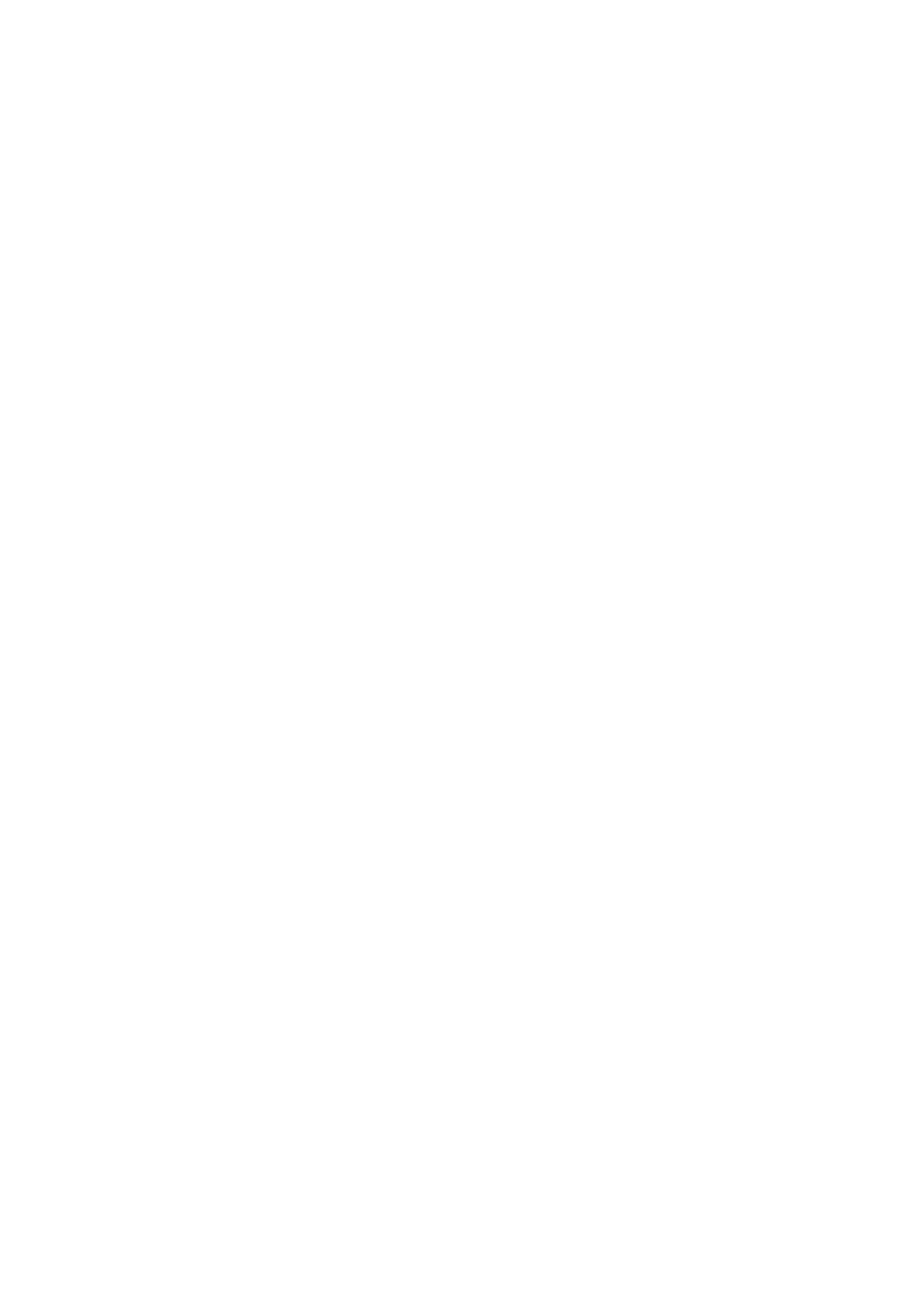| 1              |            |  |  |  |
|----------------|------------|--|--|--|
| 2              |            |  |  |  |
| 3              |            |  |  |  |
| 4              |            |  |  |  |
|                | 4.1        |  |  |  |
|                | 4.2        |  |  |  |
|                |            |  |  |  |
| 1              |            |  |  |  |
|                | 1.1        |  |  |  |
|                | 1.2        |  |  |  |
|                | 1.3        |  |  |  |
|                | 1.4        |  |  |  |
|                | 1.5        |  |  |  |
|                | 1.6        |  |  |  |
| $\overline{2}$ |            |  |  |  |
| 3              |            |  |  |  |
| 4              |            |  |  |  |
| 5              |            |  |  |  |
| 6              |            |  |  |  |
|                | 6.1        |  |  |  |
|                | 6.2        |  |  |  |
|                | 6.3        |  |  |  |
|                | 6.4<br>6.5 |  |  |  |
|                | 6.6        |  |  |  |
|                |            |  |  |  |
|                |            |  |  |  |
| $\mathbf{1}$   |            |  |  |  |
|                | 1.1        |  |  |  |
|                | 1.2        |  |  |  |
|                | 1.3        |  |  |  |
| $\overline{2}$ |            |  |  |  |
| 3              |            |  |  |  |
| 4              |            |  |  |  |
| 5              |            |  |  |  |
| 6              |            |  |  |  |
| 7              |            |  |  |  |
|                |            |  |  |  |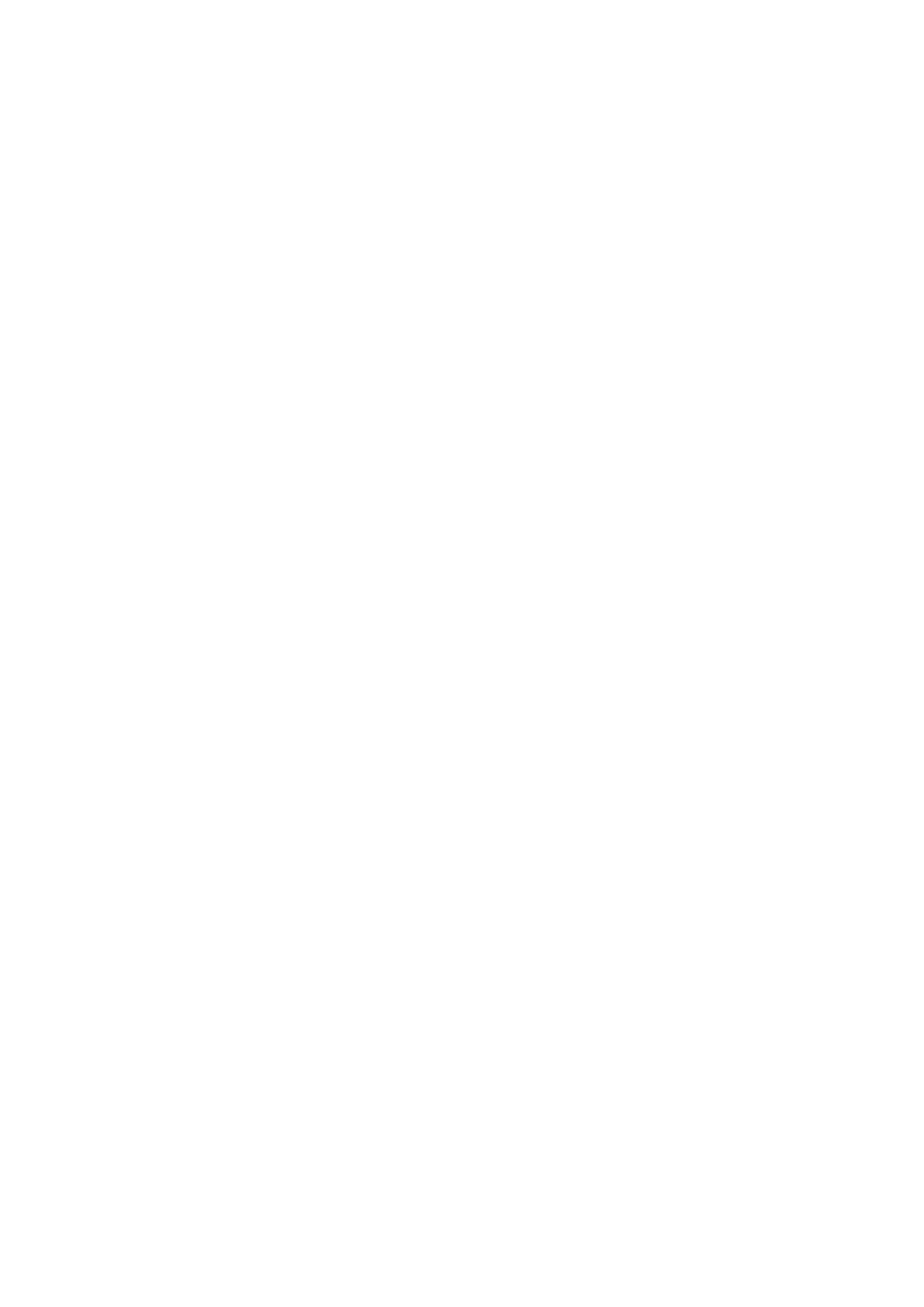# <span id="page-6-1"></span><span id="page-6-0"></span>**1 Purpose of this manual**

The present user guide describes the features and the installation of the SIG hardware version which is an Industrial VPN Server. The commissioning of the virtual VPN server version is described in another document.

In the rest of the document the term "SIG" is used to designate the product.

# <span id="page-6-2"></span>**2 Products Identification**

This family of Industrial VPN Server consists of these models: SIG-E-400, SIG-A-400, SIG-EC-100

The main features are summarized below:

| <b>Models</b>                                     |           |           |               |
|---------------------------------------------------|-----------|-----------|---------------|
| SIG-                                              | $E - 400$ | $A - 400$ | <b>EC-400</b> |
| <b>WAN Ethernet</b>                               |           |           |               |
| <b>WAN ADSL</b>                                   |           |           |               |
| <b>WAN Cellular</b><br>(-HG, -HW : 3G+, -LE : 4G) |           |           |               |
| LAN Ethernet 10-100 Mb/s                          | 4         | 4         | 4             |
| <b>USB</b>                                        |           |           |               |
| Link redundancy                                   |           |           |               |
| Power supply VAC                                  | 110-230   | 110-230   | 110-230       |
| 2 SIM card reader                                 |           |           |               |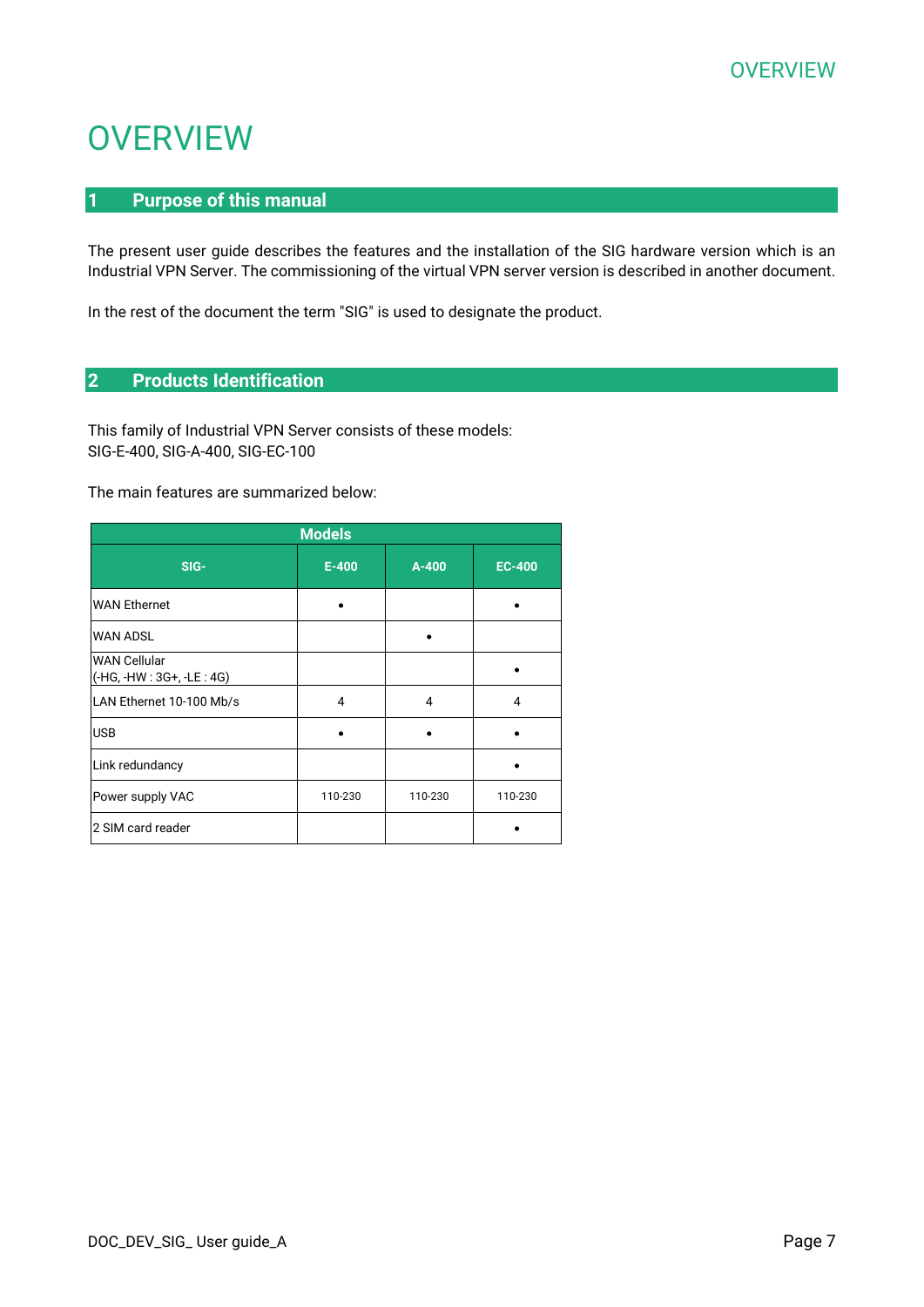# <span id="page-7-0"></span>**3 Specifications**

| <b>General characteristics</b> |                                                        |  |  |  |
|--------------------------------|--------------------------------------------------------|--|--|--|
| <b>Dimensions</b>              | With feet: 50 X 220 X 220 mm (h, l, p)                 |  |  |  |
|                                | Without foot: 44 X 220 X 220 mm (h, l, p)              |  |  |  |
| Weight                         | Max 0.65 kg                                            |  |  |  |
| Casing                         | <b>Metallic</b>                                        |  |  |  |
|                                | IP20 - IEC60529                                        |  |  |  |
| Temperature                    | Non-operating: -40°/ + 85°C                            |  |  |  |
|                                | Operating: -20°/ + 60°C (fanless)                      |  |  |  |
| Humidity                       | 10 to 95 % relative (non-condensing)                   |  |  |  |
| Power supply                   | 110 to 230 VAC                                         |  |  |  |
| Consumption                    | $SIG-E: 2W$                                            |  |  |  |
| SIG-A, SIG-C et SIG-EC: 5W     |                                                        |  |  |  |
| <b>EMC</b>                     | Immunity EN61000-6-2:                                  |  |  |  |
|                                | $EN61000-4-2: ESD: 4 kV contact - 8kV air$             |  |  |  |
|                                | EN61000-4-3 : RF - radiated: 10V/m < 2 GHz             |  |  |  |
|                                | EN61000-4-4 : Burst                                    |  |  |  |
|                                | EN61000-4-5 : Surge : 4KV line / earth                 |  |  |  |
|                                | $EN61000-4-6$ : RF - conducted                         |  |  |  |
|                                | EN61000-4-8 : Magnetic fields<br>Emission EN61000-6-4: |  |  |  |
|                                | EN 55022: RF - conducted and radiate                   |  |  |  |
| <b>Electrical safety</b>       | EN 60950-1                                             |  |  |  |
| Hazardous substances           | 2011/65/UE (RoHS)                                      |  |  |  |
|                                | <b>REACH</b>                                           |  |  |  |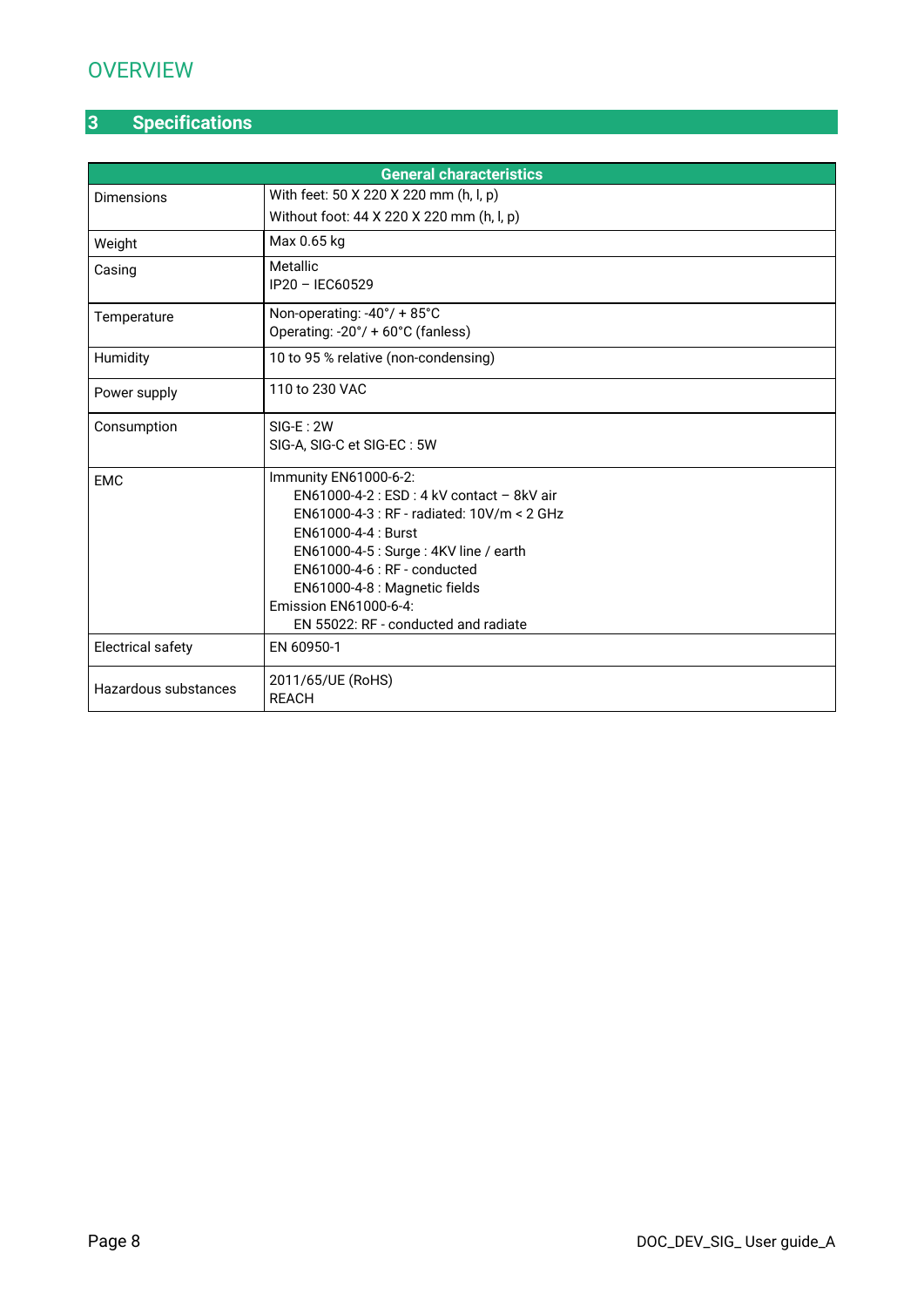|          | <b>WAN network</b>                                |
|----------|---------------------------------------------------|
| Ethernet | <b>RJ45</b>                                       |
|          | Auto: 10/100 full & half duplex MDI/MDI-X         |
| ADSL     | ADSI $2+$ and RF-ADSI                             |
|          | ITU G992.5 (ADSL2+ and Reach Extended ADSL)       |
|          | Max data rate: UL: 1 Mbps, DL: 24 Mbps            |
|          | PPPoE: PPP over Ethernet                          |
|          | PPPoA: PPP over ATM                               |
|          | EoA : Ethernet over ATM RFC2684 Bridged           |
|          | IPoA: Routed IP over ATM, RFC2684 Routed          |
| $4G/3G+$ | -LE: 4G LTE Europe                                |
|          | LTE bands: B1, B2, B3, B4, B5, B7, B8, B20        |
|          | UMTS bands: B1, B2, B5, B8                        |
|          | GSM bands: 850/900/1800/1900                      |
|          | -CH : 4G LTE China                                |
|          | LTE bands: B1, B3, B8, B38, B39, B40, B41         |
|          | UMTS bands: B1, B5, B8, B9                        |
|          | GSM bands: 900/1800                               |
|          | -HG: 3G+ HSPA worldwide (except. North America)   |
|          | UMTS bands: B1, B2, B5, B8                        |
|          | GSM bands: 850/900/1800/1900                      |
|          | -HW : 3G+ HSPA worldwide                          |
|          | UMTS bands: B1, B2, B4, B5, B6, B8, B19           |
|          | GSM bands: 850/900/1800/1900                      |
|          | Max data rate 4G: UL @ 50 Mbps and DL @ 100Mbps   |
|          | Max data rate 3G+: UL @ 5,7 Mbps and DL @ 21 Mbps |
|          | Max data rate 2G: UL @ 237 Kbps and DL @ 237 Kbps |
|          | Antenna connector female SMA                      |

| <b>LAN network</b>                        |                |  |
|-------------------------------------------|----------------|--|
| Ethernet                                  | RJ45 : 4 ports |  |
| Auto: 10/100 full & half duplex MDI/MDI-X |                |  |

| Routing / @IP / |                                                          |  |
|-----------------|----------------------------------------------------------|--|
| IP Routing      | Routing tables                                           |  |
|                 | Static routes                                            |  |
|                 | RIP or OSPF                                              |  |
|                 | Address translation (DNAT, SNAT, NAT 1:1)                |  |
| IP@ assignment  | WAN interface: DHCP client or fixed IP                   |  |
|                 | LAN interface: DHCP server                               |  |
| <b>DNS</b>      | WAN interface: compatible with DYNDNS, No-IP or ETIC DNS |  |
|                 | LAN interface: relay & server                            |  |
| Redundancy      | VRRP RFC 3768 protocol                                   |  |
|                 | Multi WAN for backup on some SIG models                  |  |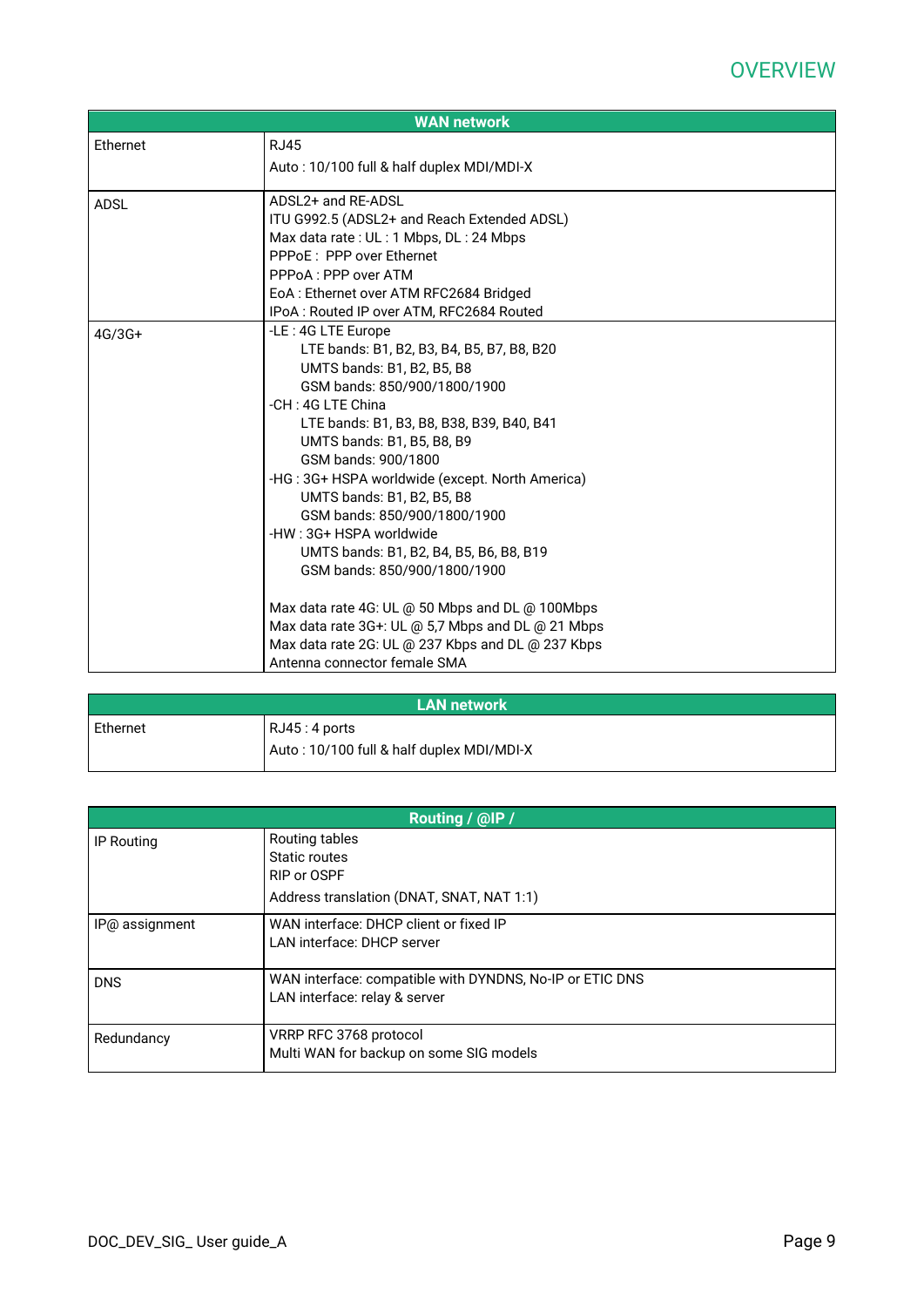|                   | <b>Security</b>                                         |
|-------------------|---------------------------------------------------------|
| <b>VPN</b> tunnel | OpenVPN (TLS/SSL), IPSEC, L2TP/IPSEC, PPTP              |
|                   | Shared key or X509 certificate                          |
|                   | Encryption 3DES & AES 128-192-256                       |
|                   | Authentication: MD5 & SHA-1                             |
|                   | Up to 100 VPN tunnels                                   |
|                   | (mix OpenVPN IPSEC allowed)                             |
| Firewall          | Stafeful packet inspection (SPI: 50 rules)              |
|                   | IP@ and ports filtering                                 |
| Remote access     | Up to 25 remote users                                   |
|                   | RAS access: Login & Password and Certificate (optional) |
|                   | Customizable LAN machine network access rights          |
| Log               | Timestamped                                             |
|                   | Events: connection, restart, alarms                     |
|                   |                                                         |

| <b>Divers</b> |                                                                                     |  |
|---------------|-------------------------------------------------------------------------------------|--|
| <b>SNMP</b>   | Supported MIBs:<br>RFC1213-MIB (MIB-2)                                              |  |
|               | ADSL-LINE-MIB                                                                       |  |
|               | SNMP traps                                                                          |  |
| Configuration | Web server                                                                          |  |
| Management    | Save and restore configurations<br>Reset product to return to factory configuration |  |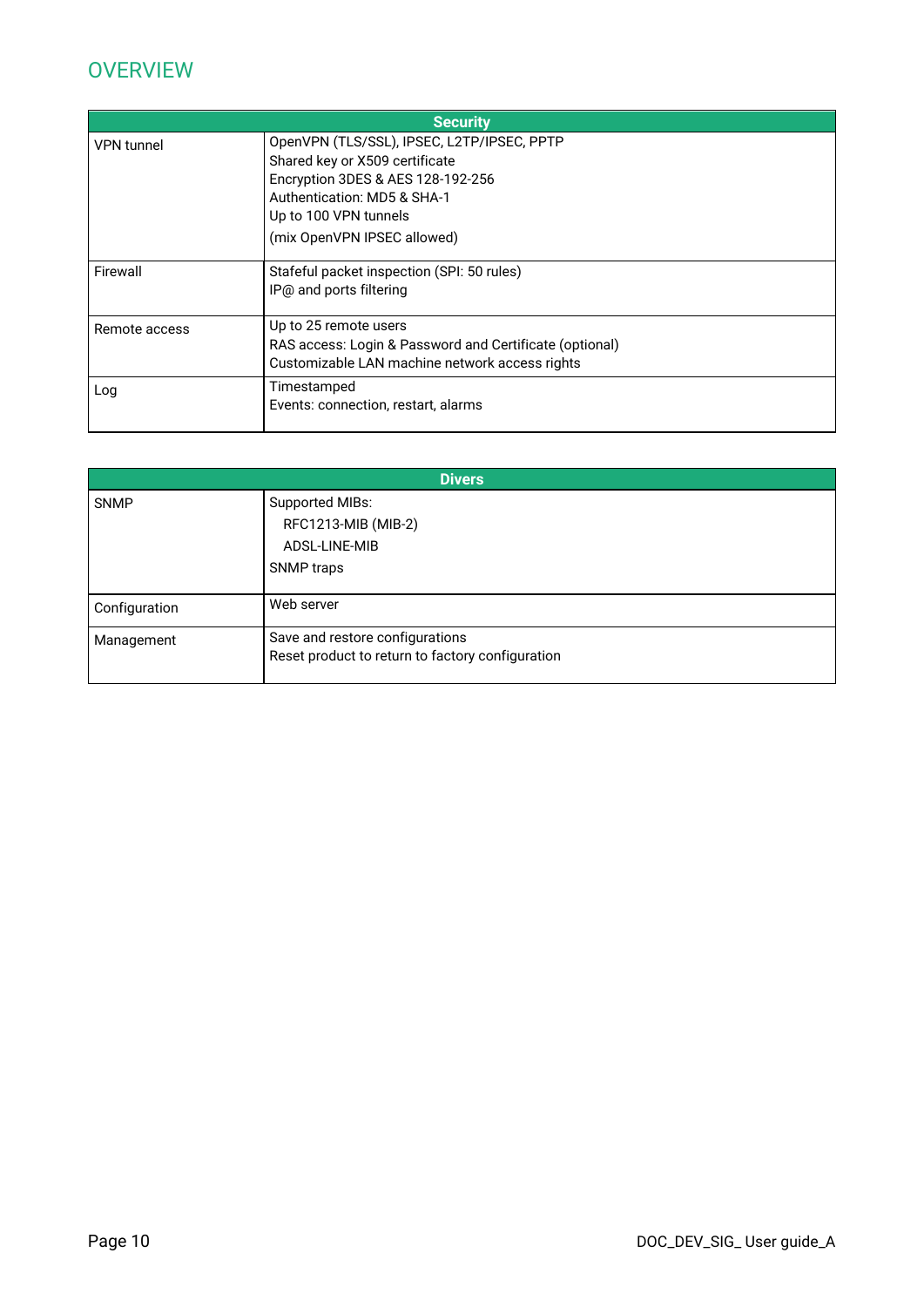## <span id="page-10-0"></span>**4 Product overview**

The SIG is both a VPN server, a router, a firewall and a remote access server for industrial applications.

It is designed to connect industrial machines on an intranet or the Internet with a high level of security.

It provides depending on model:

- SIG-E : A WAN Ethernet interface
- SIG-A: An ADSL modem
- SIG-EC : A WAN Ethernet interface and a 3G/4G cellular modem

# <span id="page-10-1"></span>**4.1 Applications**

## **High security remote control system up to 100 sites**

The SIG connects up to 100 sites using VPNs with a high level of security.

## **High availability**

.

The SIG manages backup links. Fr example, a remote site equipped with an ADSL router with 3G backup. In case of failure of the ADSL line, the VPN will be restored by the cellular network.

In addition, 2 SIG can work in redundancy mode. In case of failure of the first one, the second SIG will take over autoùmatically.

#### **Remote access server for remote operation**

A remote user can connect to any device in the system using a PC, tablet or a smartphone. His access rights may be limited according to his identity.

## **Traffic filtering (Firewall)**

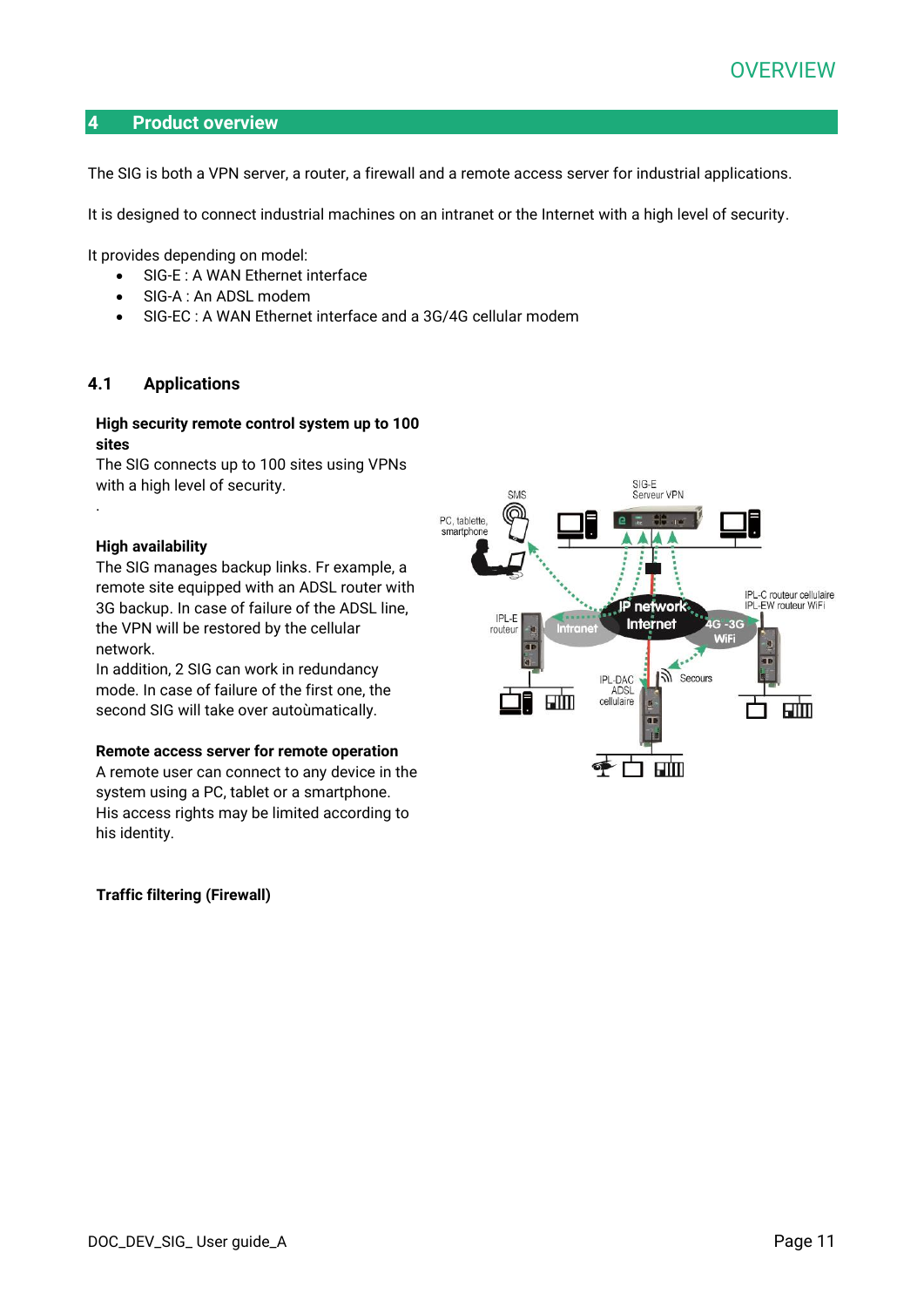# <span id="page-11-0"></span>**4.2 Main functions**

# **IPSec VPN and OpenVPN VPN for safety**

VPN connection guarantees a high level of performance and security:

Transparency: The VPN interconnects the two networks so that any machine in one network can communicate with a machine on the other network.

Authentication: The router that establishes the VPN is authenticated by the one that accepts it and any other connection is rejected.

Confidentiality: Data traffic via the VPN is encrypted.

The SIG allows the simultaneous establishment of IPSec and OpenVPN tunnels (100 in total).

Although the SIG is designed to perform the VPNs concentrator function (also known as VPN server), it can either behave as a server or as a VPN client.

The SIG provides 4 independant OpenVPN servers. Each of these OpenVPN servers can be set differently to meet the technical requirements (key refresh period, type of encryption ...).

The IPSec setting can be different for each VPN.

These different characteristics make it possible to accept OpenVPNs or IPSec VPNs originating from routers of different manufacturers and also to take into account backup paths in order to build high availability remote control systems.

# **Remote access server for PCs, tablets and smartphones**

The SIG can also behave like a remote access server.

If he is registered in the user list, a remote user can access to particular devices of a machine network depending on his identity.

The new HTTPS portal make possible to access easily and safely to HMIs or PLCS web servers using a tablet, a PC or a smartphone.

## **IP router**

The SIG provides powerful, flexible and comprehensive solutions to route IP packets from one network to other networks :

Static routes, to reach nested networks,

Network address translation d'adresse (NAT, DNAT, port forwarding),

Routing protocol (RIP),

Domain name management DNS et DynDNS.

## **Firewall**

The firewall protects against the sophisticated attacks coming from the Internet.

It is also able to filter IP frames between the WAN interface or any VPN interface on one hand, and the LAN interface on the other hand.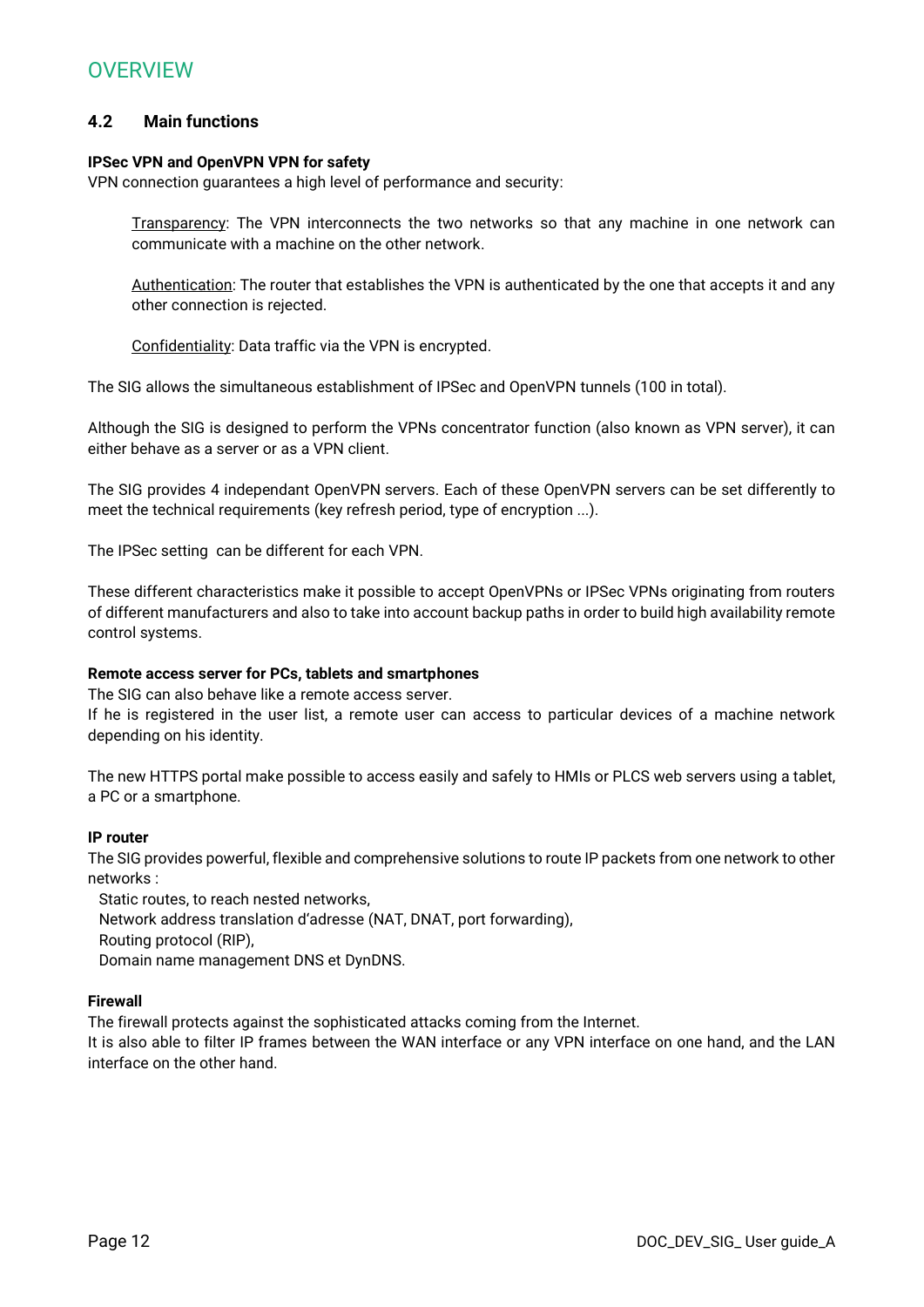# **VRRP redundancy**

VRRP makes possible to use two routers shaping a redundant solution.

## **Automatic backup of a private VPN network over the cellular network**

The SIG-EC provides a WAN Ethernet interface and a cellular interface. It is designed for critical industrial remote SCADA systems.

In normal situation the data are transmitted via the main interface (usually the WAN Ethernet).

In case of a failure the data are transmitted via the backup interface (usually the cellular one).

## **SNMP**

The SIG is an SNMP agent; it complies with the MIB2 standard and transmits an SNMP trap when configurable events occur.

## **DNS**

DNS makes it possible to assign Internet names to devices or organizations independently of their public IP address.

The SIG behaves like a DNS server for the devices connected to the LAN.

## **DHCP server**

On the LAN interface, the SIG can behave like a DHCP server.

## **Configuration**

The SIG is configured using an HTML browser (HTTP or HTTPS).

## **EticFinder**

The ETICFinder software can easily detect all ETIC branded products connected to an Ethernet network to display their MAC address and their IP address.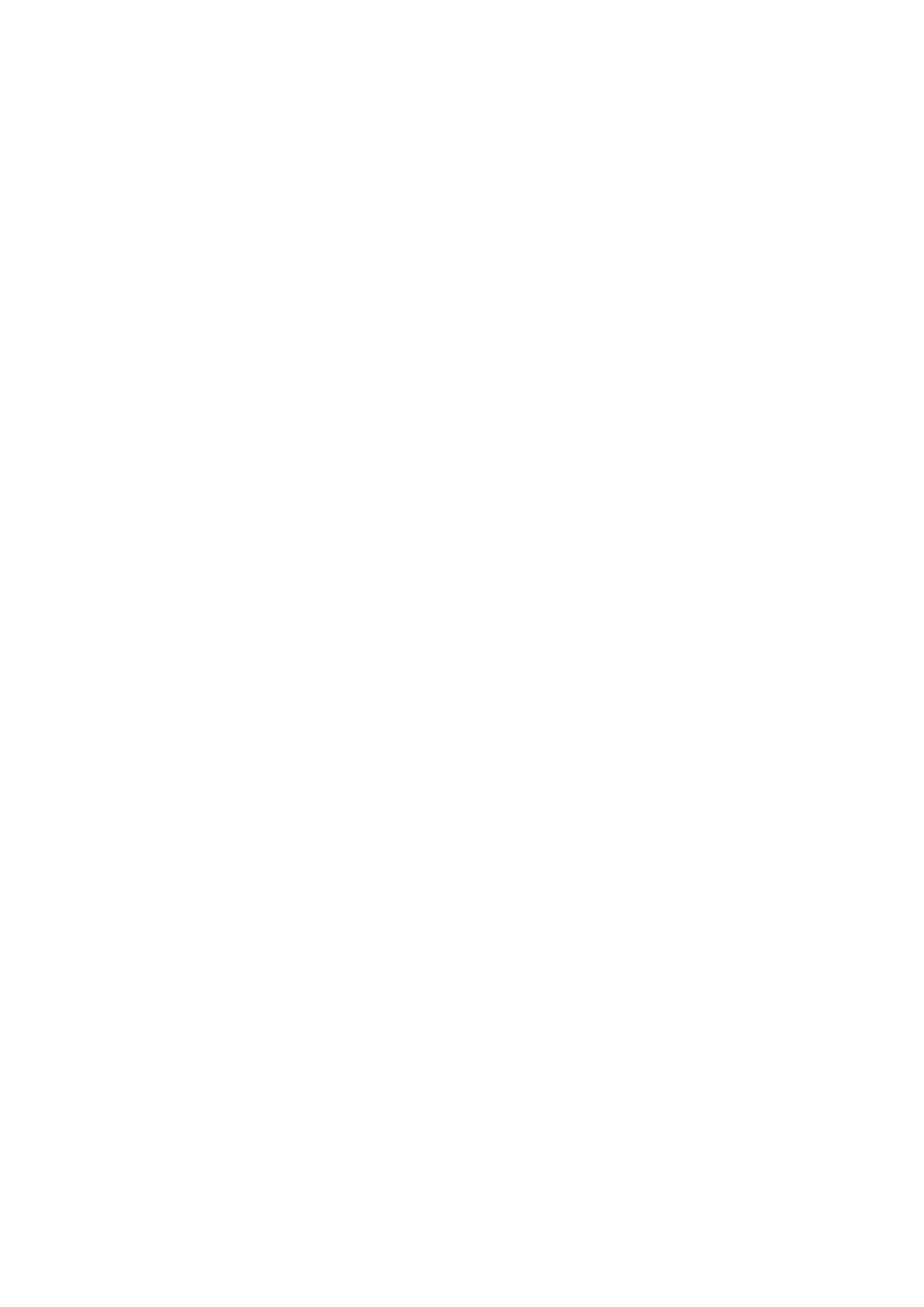

# <span id="page-14-1"></span><span id="page-14-0"></span>**1 Description**

# <span id="page-14-2"></span>**1.1 Dimensions**



# <span id="page-14-3"></span>**1.2 Front panel**

| <b>SIG-E-400</b>                                                                                                 | <b>SIG-EC-400</b>                                                                                                                                                                                     |
|------------------------------------------------------------------------------------------------------------------|-------------------------------------------------------------------------------------------------------------------------------------------------------------------------------------------------------|
| <b>SIG</b><br>$\mathbf \Xi$<br>etic<br>$\frac{1}{2}$<br>Ethernet LAN<br>Ethernet<br><b>USB</b><br>Push button B1 | Cellular<br><b>SIG</b><br>$\boldsymbol{\mathsf \Xi}$<br>$d$ cet $\circlearrowright$<br>etic<br>LAN<br><b>SIM</b><br>Ethernet LAN<br>cards<br>Ethernet<br>Push button B1<br><b>USB</b><br>. . <i>.</i> |

**SIG-A-400**

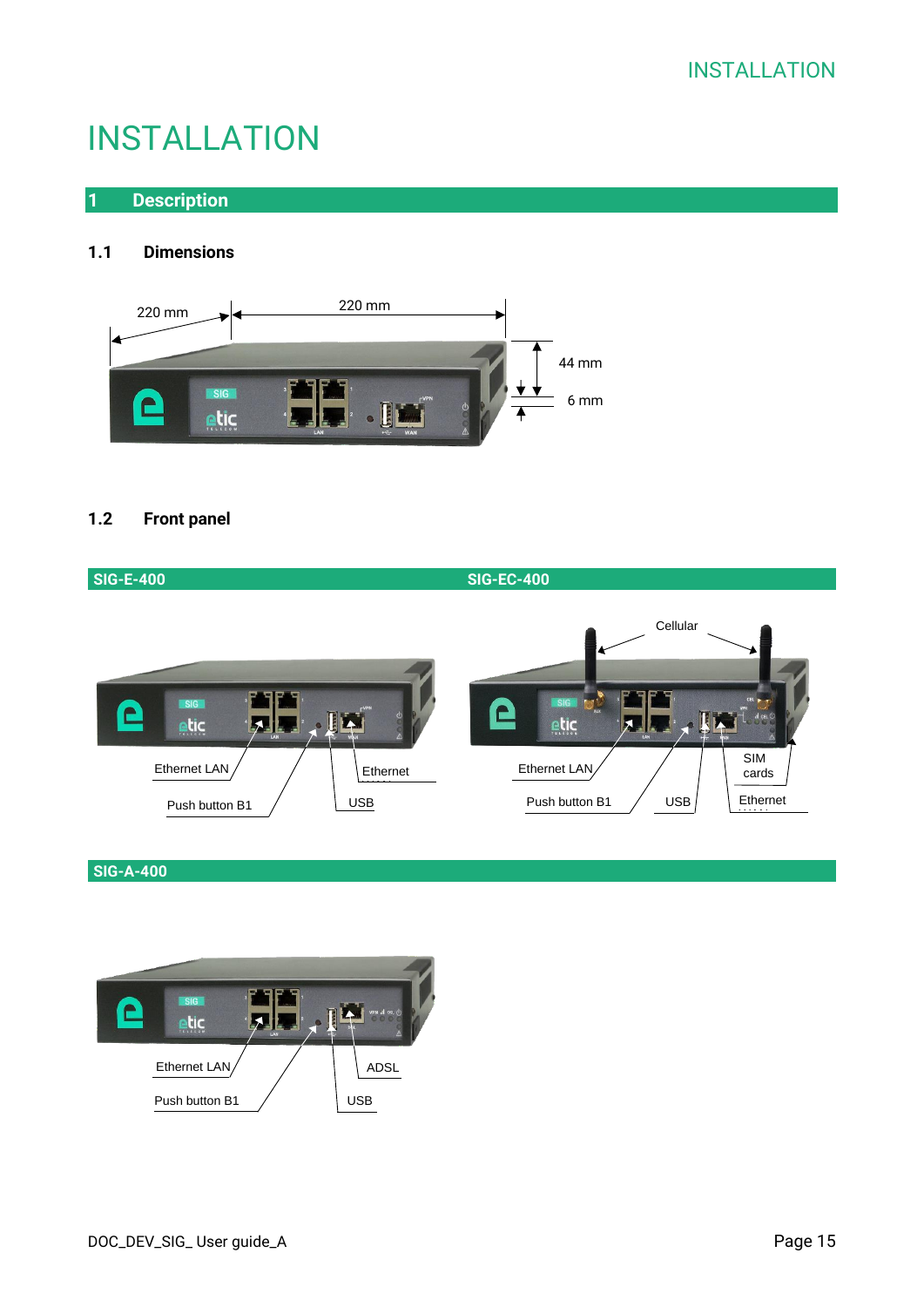# <span id="page-15-0"></span>**1.3 Rear panel**



# <span id="page-15-1"></span>**1.4 Connectors**

| <b>Ethernet RJ45 connector</b> |               |                      |             |
|--------------------------------|---------------|----------------------|-------------|
| <b>Position</b>                | <b>Signal</b> | <b>Function</b>      | <b>RJ45</b> |
|                                | $Tx +$        | Emission polarity +  |             |
| 2                              | $Tx -$        | Emission polarity -  |             |
| 3                              | $Rx +$        | Reception polarity + |             |
| 4                              | N.C           |                      |             |
| 5                              | N.C           |                      |             |
| 6                              | $Rx -$        | Reception polarity - | 8           |
|                                | N.C.          |                      |             |
| 8                              | N.C.          |                      |             |

| <b>SIG-EC-400</b>         |                |            |                                                                           |
|---------------------------|----------------|------------|---------------------------------------------------------------------------|
| <b>Antenna connectors</b> |                |            |                                                                           |
| Antenna                   | <b>Network</b> | Type       | <b>Observation</b>                                                        |
| CEL                       | Cellular       | SMA female | 3G et 4G                                                                  |
| <b>AUX</b>                | Cellular       | SMA female | To improve the 4G transmission data rate, 2 antennas can be<br>connected. |

|                 |               | <b>SIG-A-400</b><br><b>ADSL RJ45 connector</b> |             |
|-----------------|---------------|------------------------------------------------|-------------|
| <b>Position</b> | <b>Signal</b> | <b>Function</b>                                | <b>RJ45</b> |
|                 | N.C.          | -                                              |             |
| 2               | N.C.          | $\overline{\phantom{a}}$                       |             |
| 3               | N.C.          | $\overline{\phantom{a}}$                       |             |
| 4               | <b>TIP</b>    | ADSL line                                      |             |
| 5               | <b>RING</b>   | ADSL line                                      |             |
| 6               | N.C.          | $\qquad \qquad \blacksquare$                   | 8           |
| ⇁               | N.C.          | -                                              |             |
| 8               | N.C.          | $\overline{\phantom{a}}$                       |             |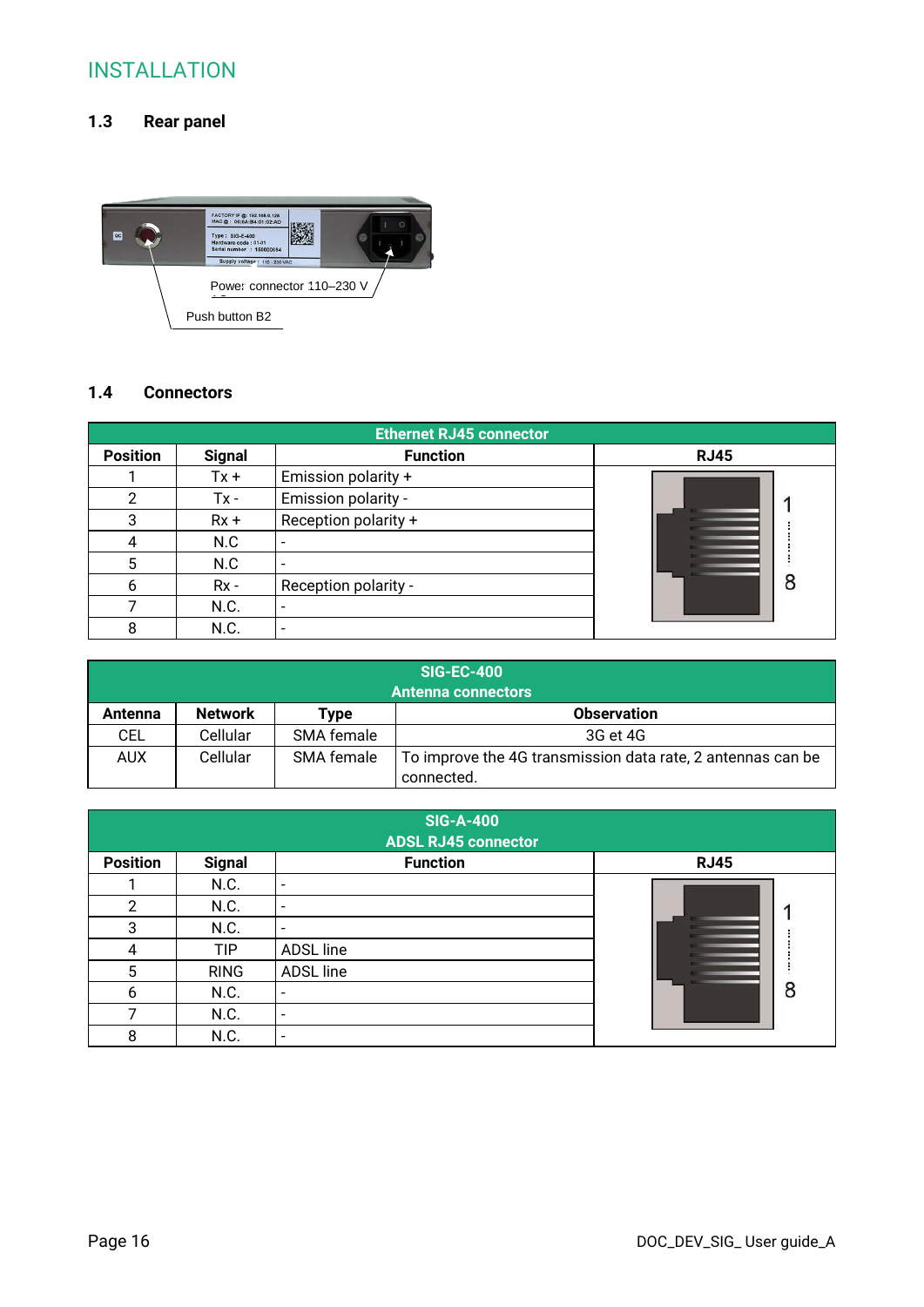# <span id="page-16-0"></span>**1.5 Push-buttons**

|                        | <b>Front panel push-button B1</b> |  |                                                              |
|------------------------|-----------------------------------|--|--------------------------------------------------------------|
| <b>Pressing the PB</b> | LED                               |  | <b>Function</b>                                              |
| 10 seconds             | 5 flashes                         |  | The hotline of ETICTELECOM is authorized to connect remotely |
|                        |                                   |  | to the router administration server within 1 hour delay.     |

|                        |              | <b>Rear panel push-button B2</b>                                                                                         |
|------------------------|--------------|--------------------------------------------------------------------------------------------------------------------------|
| <b>Pressing the PB</b> | <b>LED</b>   | <b>Function</b>                                                                                                          |
| During operation       | Flashing red | Temporary return to the factory configuration.<br>(IP address 192.168.0.128)<br>The current configuration is not lost.   |
| During power-up        | Flashing red | Return to the factory configuration.<br>The current configuration is deleted except if it has been saved<br>into a file. |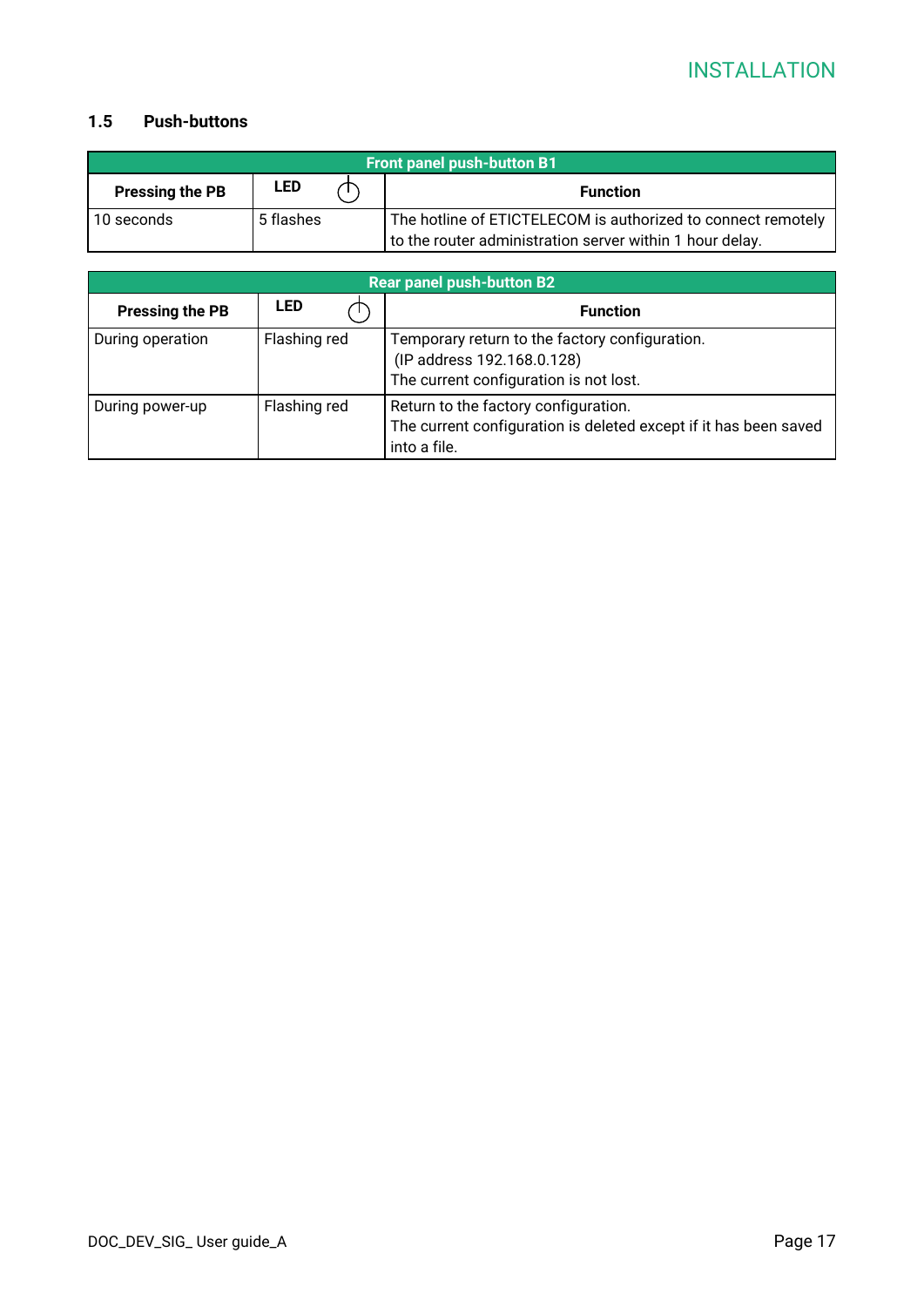# <span id="page-17-0"></span>**1.6 LED indicators**

|                             |                 |                                     | <b>LED indicators</b>                                            |
|-----------------------------|-----------------|-------------------------------------|------------------------------------------------------------------|
|                             |                 |                                     | <b>Depending on models</b>                                       |
| <b>Function</b>             | <b>LED</b>      |                                     | <b>Description</b>                                               |
| <b>Operation</b>            | ←               | Off                                 | Power off                                                        |
|                             |                 | Steady green<br>Slow blinking green | The unit is ready<br>The unit is busy                            |
|                             |                 | Steady red                          | Startup (30s) - Hardware or software failure or SIM card missing |
|                             |                 |                                     | or memory flash drive missing                                    |
|                             |                 | Fast blinking red                   | Firmware download in progress                                    |
| <b>Application</b><br>alarm | . Î /           | Reserved                            |                                                                  |
| <b>ADSL</b>                 | <b>DSL</b>      | Off                                 | ADSL interface disabled                                          |
| connection                  |                 | Flashing 4 s                        | ADSL signal not detected / Line not connected                    |
|                             |                 | Slow blinking 2 s                   | Connection in progress 1 <sup>st</sup> step (adsl)               |
|                             |                 | Fast blinking 0,5 s                 | Connection in progress 2 <sup>nd</sup> step (password and @ IP)  |
|                             |                 | Steady green                        | Connected / Brief flashing when traffic on link                  |
| <b>ADSL</b>                 |                 | Off                                 | No signal measured                                               |
| signal quality              | lı              | 1 flash                             | Not sufficient signal                                            |
|                             |                 | 2 flashes                           | Sufficient signal                                                |
|                             |                 | 3 flashes                           | Strong signal                                                    |
| <b>Cellular</b>             | <b>CEL</b>      | Off                                 | SIM card missing - wrong PIN code - Cellular interface disable   |
| connection                  |                 | Flashing every 4 s                  | Interface enable - not connected                                 |
|                             |                 | Blinking slowly - 2 s               | Connection in progress (first step)                              |
|                             |                 | Blinking fast - 0,5 s               | Connection in progress (password and IP@)                        |
|                             |                 | Steady green                        | Connected / Brief flashing when traffic on link                  |
| <b>Cellular</b>             | lı              | Off                                 | No signal measured                                               |
| signal quality              |                 | 1 flash                             | Not sufficient signal                                            |
|                             |                 | 2 flashes                           | Sufficient signal                                                |
|                             |                 | 3 flashes                           | Strong signal                                                    |
| <b>VPN</b>                  | <b>VPN</b>      | Off.                                | No VPN connection in progress                                    |
| connexion                   |                 | Blinking slowly - 2 s               | Connection in progress                                           |
|                             |                 | Steady green                        | At least one VPN is established                                  |
| <b>Ethernet</b>             | <b>Left LED</b> | Off                                 | Not connected or interface disable                               |
| <b>WAN</b>                  |                 | Green                               | Connected / Brief flashing when traffic on link                  |
| <b>Ethernet LAN</b>         | <b>Left LED</b> | Off                                 | Not connected or interface disable                               |
| x <sub>4</sub>              |                 | Green                               | Connected / Brief flashing when traffic on link                  |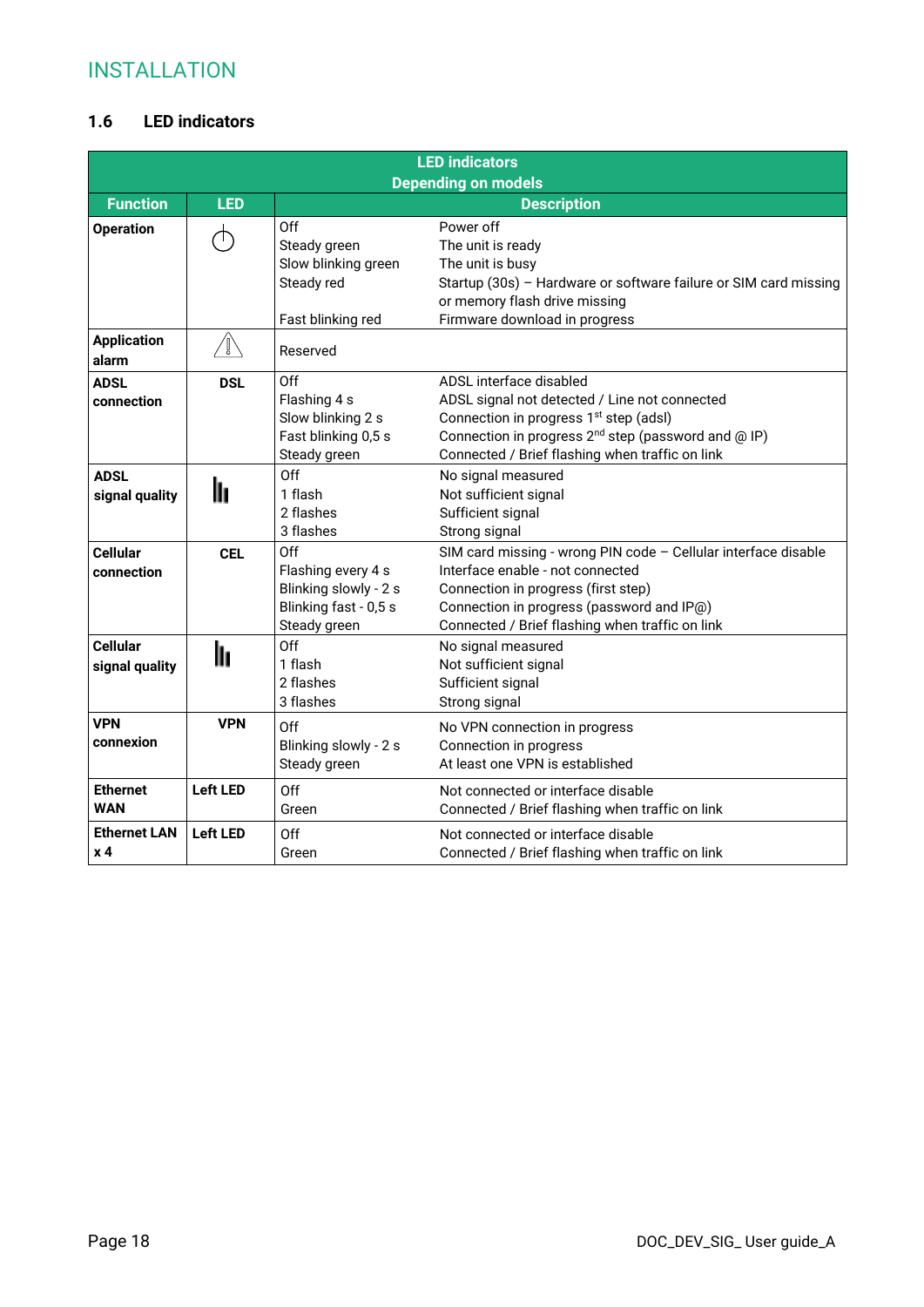# <span id="page-18-0"></span>**2 Safety instructions**

The product shall be installed in a fire electrical resistant cabinet by a qualified operator.

The product shall be connected only to equipment that complies with the IEC60950-1 or IEC62368-1 standards and that meets the following classifications:

- IEC60950-1 : Limited power circuits and SELV type §2.2 and 2.5
- IEC62368-1 : ES1 & PS2



To avoid any risk of burns, it is strongly recommended to wear gloves to handle the product in operation when the ambient temperature exceeds 30 °C.

Cellular models:

- The antenna should be installed and operated with minimum distance of 20 cm between the radiator and your body.
- The antenna must not be co-located or operating in conjunction with any other antenna or transmitter.

# <span id="page-18-1"></span>**3 Cooling**

The product is designed to be mounted into a server cabinet.

To avoid obstructing the airflow around the unit, the spacing must be at least 25 mm above and below, and 10 mm left and right.

# <span id="page-18-2"></span>**4 Earthing**

For safety and EMC reasons, the product must be connected to the protective earth of the installation by its power cord.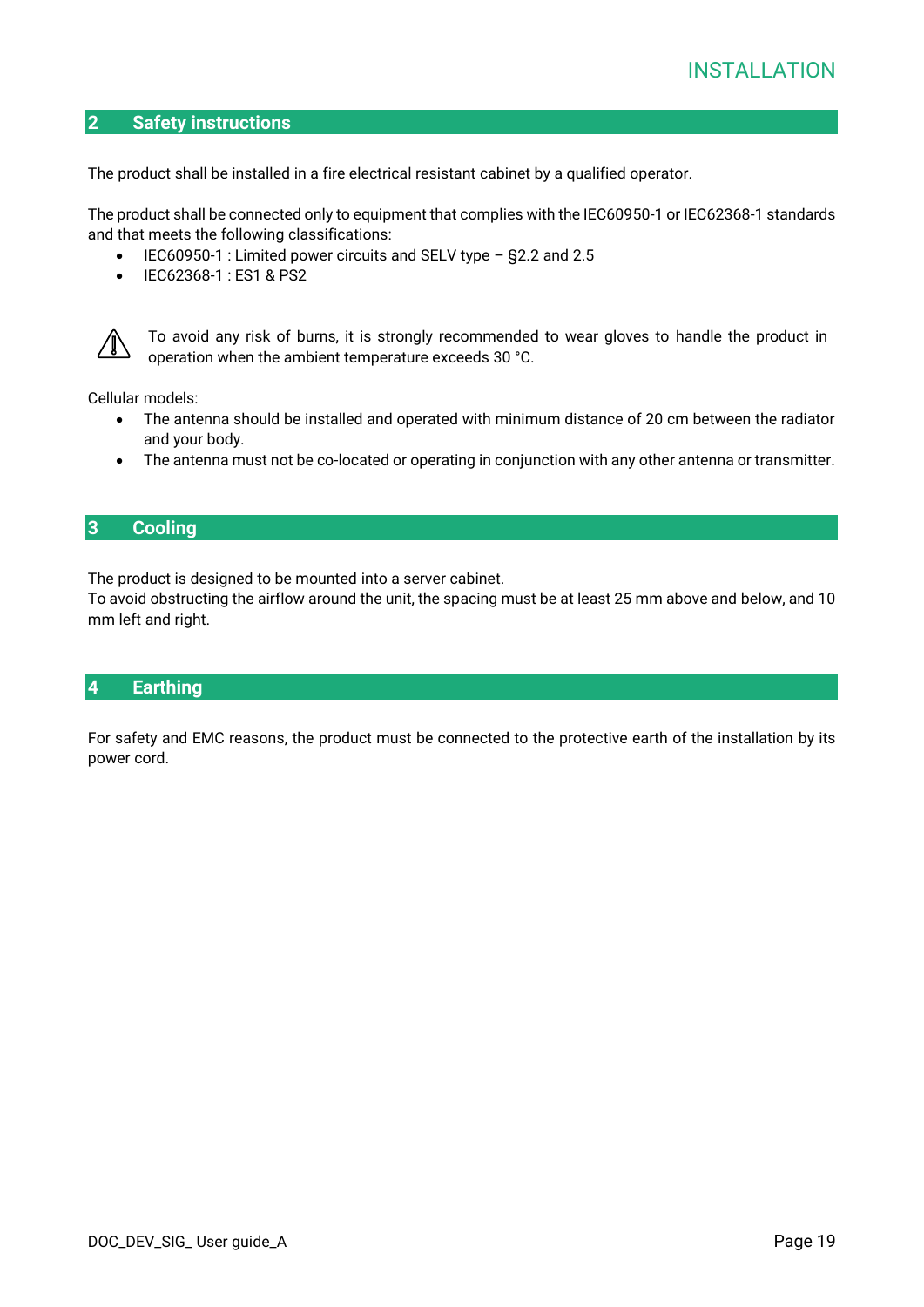# <span id="page-19-0"></span>**5 Connecting to the ADSL line**

#### **Line length / signal level :**

The SIG-A can be connected to an analogue line telephone line or an unbundled loop when the attenuation of the reception signal is better than 63 dB

When the reception level is close to the limit, disconnections may occur.

In that situation, we recommend to ask to the ISP to setup the line with the RE-ADSL modulation which is suited for long line and weak signal.

#### **ADSL filter :**

If the line must be used for analogue voice transmission simultaneously with ADSL transmission, it is necessary to connect an ADSL filter.

#### **Surge arrester :**

The ADSL board of the SIG-A is protected very carefully against over voltage coming from the line. However, when the line is exposed to lightning, we recommend to connect a surge arrester between the line and the SIG.



#### **IP address :**

The IP address assigned by the ISP to the ADSL interface of the SIG can be a fixed or a dynamic public IP address.

If it is dynamic, it changes frequently; for instance at each ADSL connection.

It is why, the router which owns a dynamic IP address can only initiate the communication (initiate a VPN for instance) towards a router owning a fixed IP address.

Reciprocally, a router owning a dynamic IP address cannot easily receive a connection except a Dynamic DNS service is used.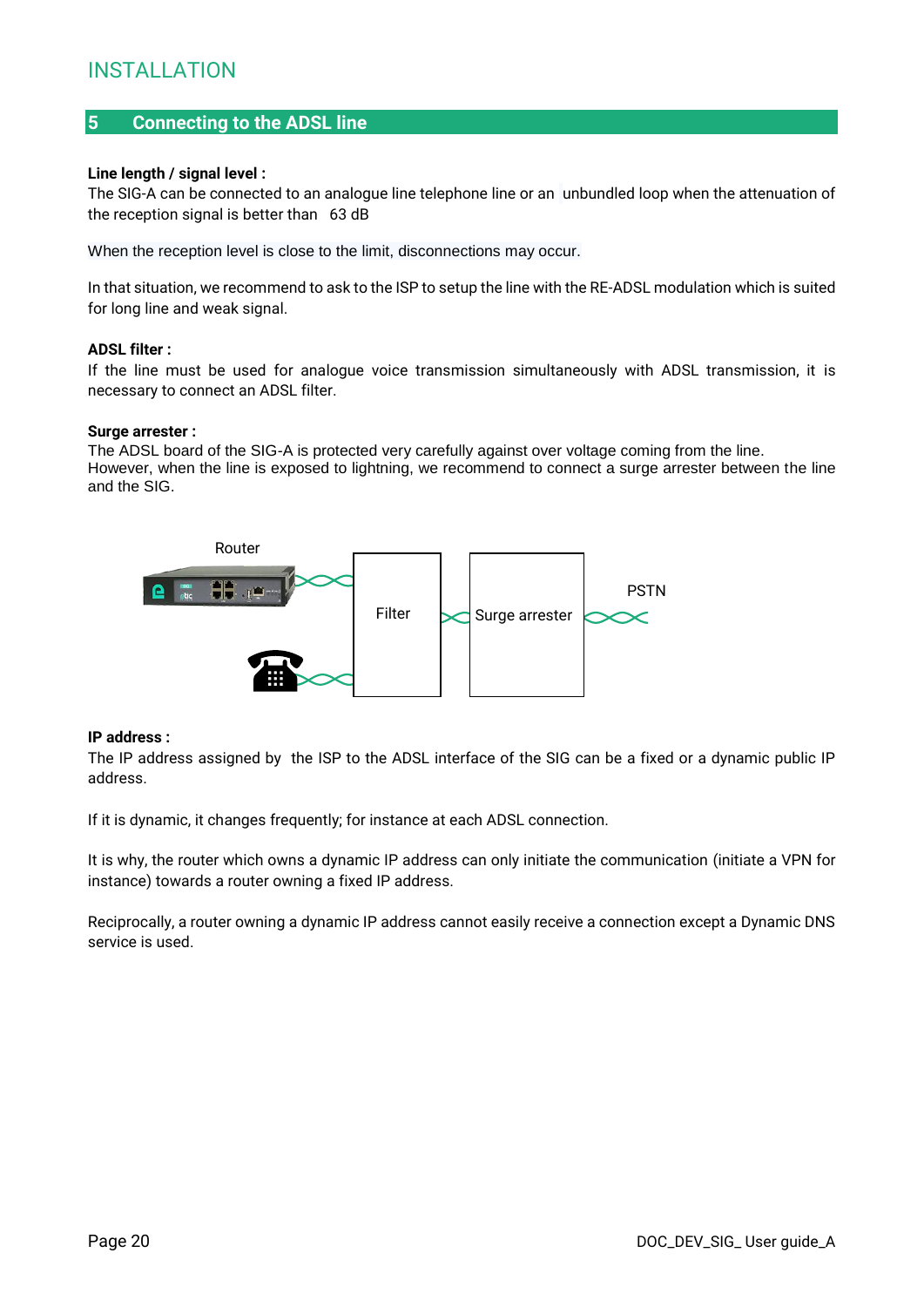# <span id="page-20-0"></span>**6 Connecting the to the cellular network**

## <span id="page-20-1"></span>**6.1 Pre-installation checks**

#### **Authorization to use a cellular connection**

Check the use of a cellular router is authorized.

#### **Control of the reception level before installing**

Before installing the SIG, refer to a cell map over the Internet to check that the cellular reception signal is strong enough at the location where it will be installed.

Select the right mobile service provider.

## **Reception level confirmation**

If the reception seems possible, confirm with a control on site. The reception level can be measured with a smartphone. Most smartphones provide the reception level information (parameters or diagnostic menu).

To carry-out that control, use mandatorily a SIM card subscribed with the mobile service provider selected for the SIG.

Remark:

The SIG itself provides the reception level information in two ways:

A reception level led indicator

The diagnostic menu of the administration web server

# <span id="page-20-2"></span>**6.2 Antenna**

The antenna shall not be installed inside metal cases.

The antenna is supplied separately. Use only an approved antenna.

We provide a complete catalog of cellular antennas.

## <span id="page-20-3"></span>**6.3 Coaxial cable**

If necessary, the antenna can be connected to the SIG through a coaxial cable.

The signal attenuation in a usual coaxial cable is 0.2 to 0.4 dB / m, that is to say 2 to 4 dB for a 10 meters long cable.

If a coaxial cable must be used to connect the antenna to the SIG, the attenuation in the cable has to be taken into account to calculate the effective RF signal received by the SIG.

Refer to our cables and antennas catalogue.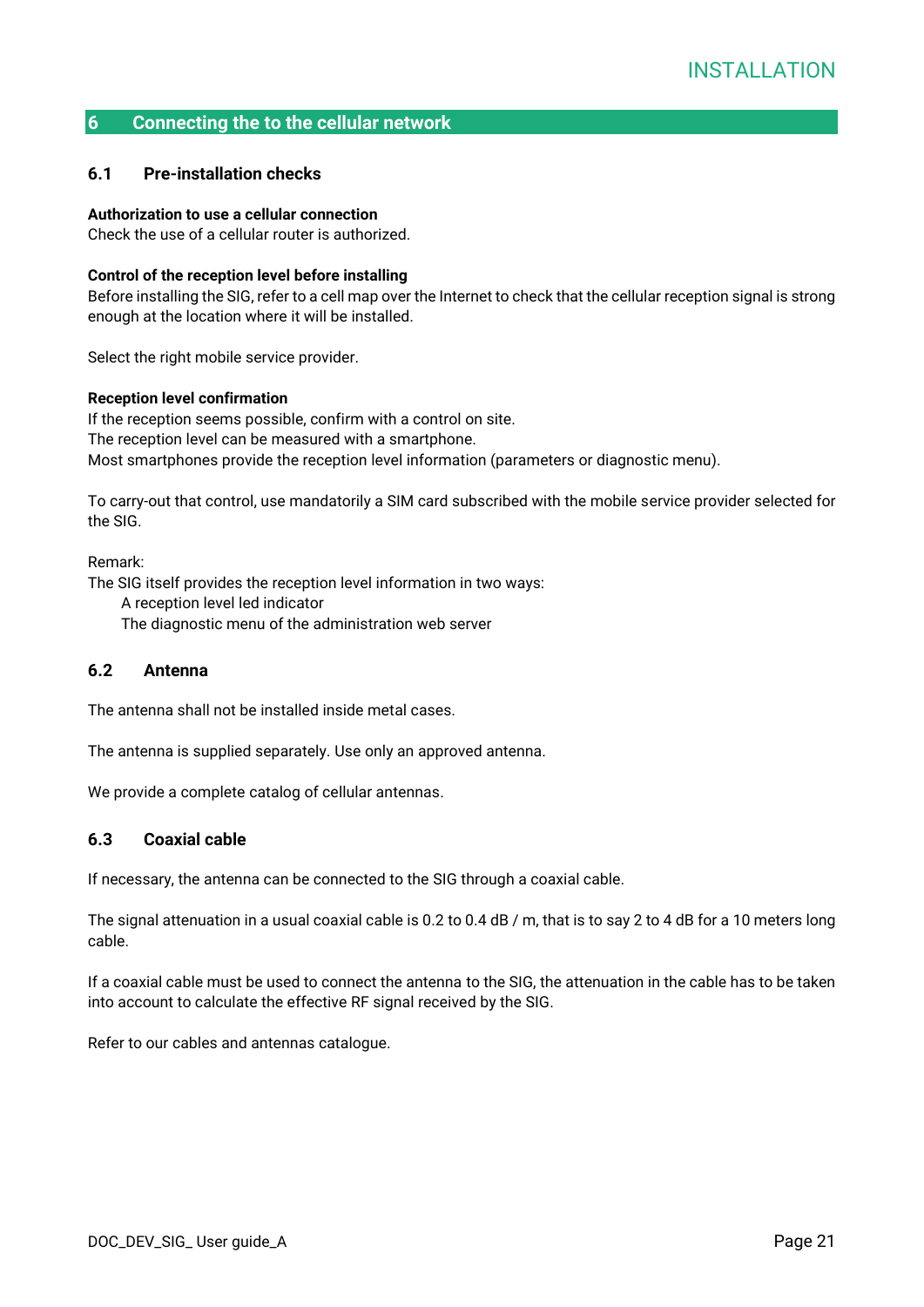# <span id="page-21-0"></span>**6.4 Cellular service subscription**

The SIG is designed to connect to the LTE-UMTS-GPRS data transmission service like the one used by the tablets.

The subscription should also provide the SMS service if SMS alarms are required. A telephone service subscription is not needed.

One will take care to subscribe to a service authorizing the right volume of data per month (MB/month) and to check the price of the MB exceeding the limit of the subscription plan, if it exists.

The subscription must be preferably signed in the country where the machine is supposed to be installed to avoid roaming costs.

# <span id="page-21-1"></span>**6.5 Installing or removing the SIM card**

This model provides two SIM card holders. If you use only one SIM card, use the SIM card holder Nr 1 (on top)



#### **Installing the SIM card:**

- Power off the SIG.
- Remove the anti-steal lid at the top of the product
- Insert the SIM card according to the drawing.
- Push the card until it locks

#### **Removing the SIM card:**

- Power off the SIG.
- Remove the anti-steal lid at the top of the product.
- Push on the SIM card to unlock it.
- Remove the SIM card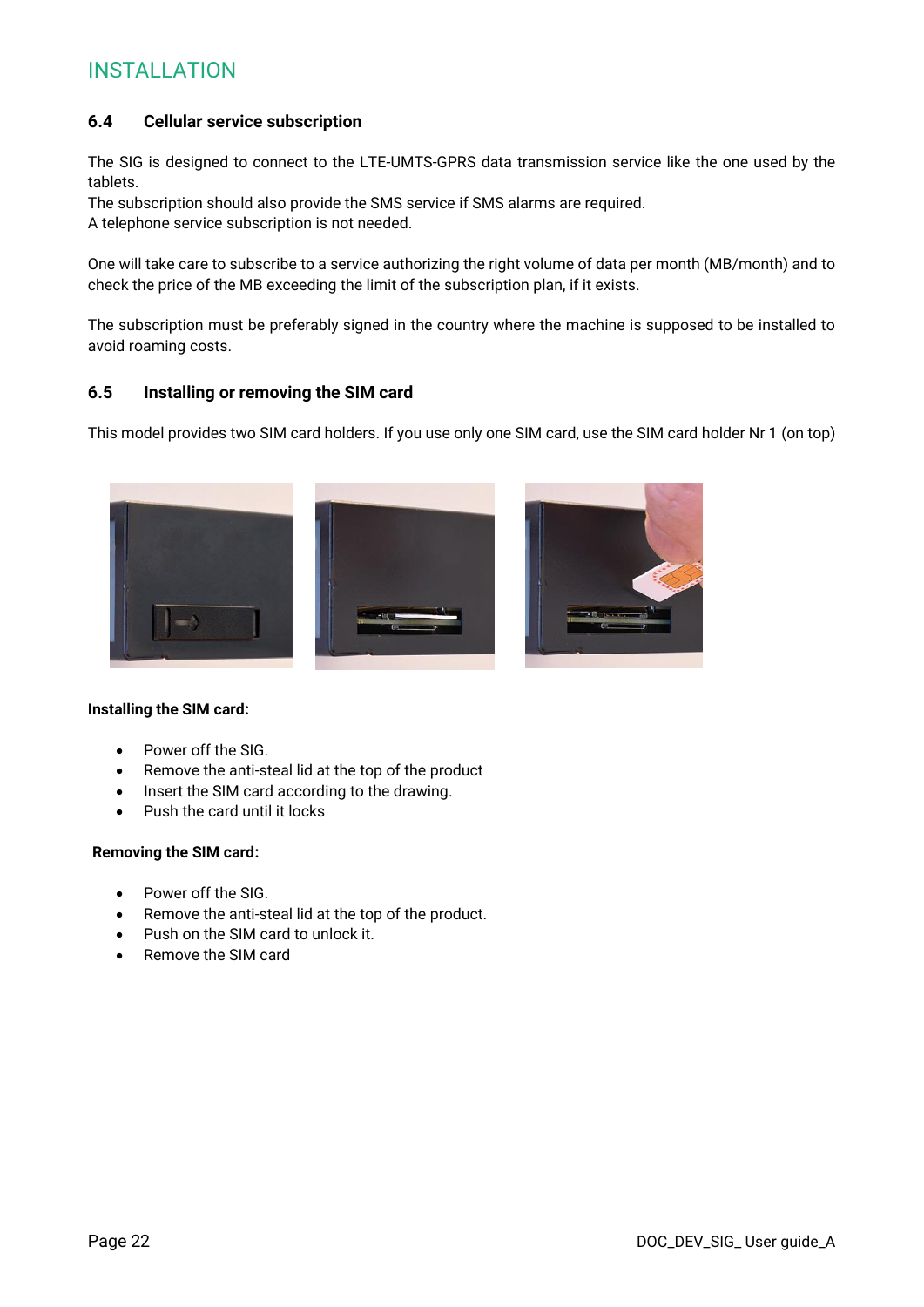# <span id="page-22-0"></span>**6.6 Controlling the conformance of the connection**

After installing and setting up the SIG, control the conformance of the connection:

#### **Reception level**

The reception level must be better than -90 dBm (two flashes of the reception level led indicator). See the table below.

#### **PING error rate**

Each PING request must receive an answer.

#### **Network response delay to a PING request**

The response delay must be better than 500 ms.

If the delay is longer than one second, it means the network is overloaded or that the signal level is weak.

If the connection is not conform, change the position of the antenna or select an alternative service like UMTS instead of LTE for instance.

|              | ⊪<br><b>Cellular network reception level LED</b>                                                                       |                            |
|--------------|------------------------------------------------------------------------------------------------------------------------|----------------------------|
| <b>State</b> | <b>Description</b>                                                                                                     | <b>Reception level dBm</b> |
| 3 flashs     | <b>Strong signal</b>                                                                                                   | -50 à - 80                 |
| 2 flashs     | <b>Sufficient signal</b><br>The connection is reliable but the data rate may be reduced due to<br>transmission errors. | $-81$ à $-90$              |
| 1 flash      | No sufficient signal<br>Connection drops and errors may append.<br>Try to improve the reception level.                 | $-91$ à $-110$             |
| Off          | No signal<br>Check the antenna connector and the presence of the SIM card.                                             | $< -111$                   |

To control the signal level with the html server:

• In the menu, select **Diagnostics > Network status > Interfaces**.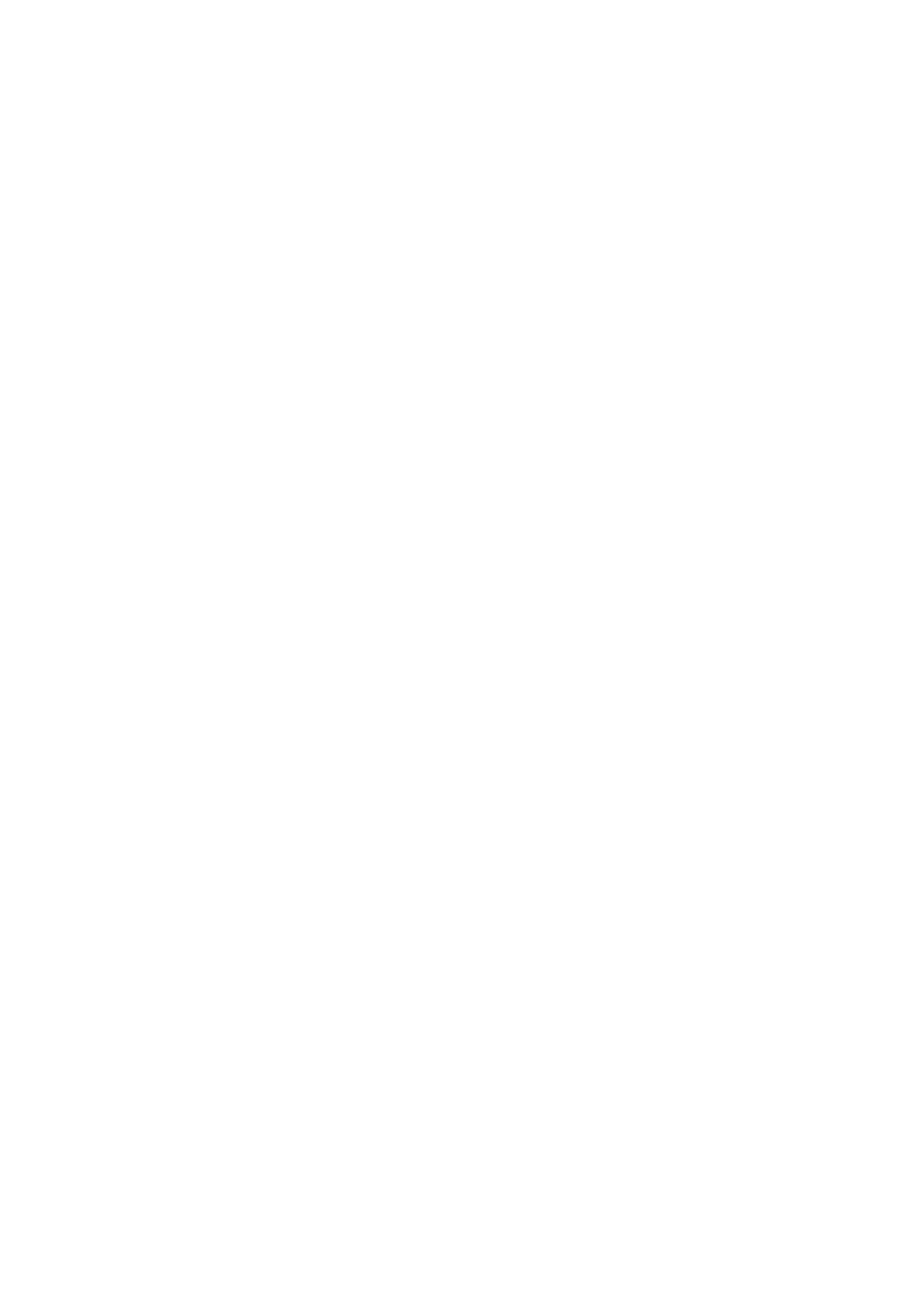# <span id="page-24-0"></span>PREPARING THE SETUP

# <span id="page-24-1"></span>**1 Connecting a PC for configuration**

# <span id="page-24-2"></span>**1.1 Overview**

The SIG is configured using a PC with a web browser. No additional software is required.

# **Online help:**

For most pages of the administration server an help page is available by clicking **?** located at the top right of the page.

# **Administration server address:**

When the product is delivered, the IP address of the administration web server is 192.168.0.128.

# **First setup:**

For the first configuration, we advise to connect the PC directly to the LAN interface of the SIG. Subsequent changes can be made remotely.

# **Restoring the factory IP address:**

The factory IP address 192.168.0.128 can be restored (see the User guide of the product).

# **Restricted access to the administration server:**

If you do not have access to the administration server, it is probably that access has been restricted for security reasons or for other reasons.

## **Network IP address:**

Later in the text, we often speak off "network IP address". We mean the lowest value of the addresses of the network.

For instance, if the netmask of a network is 255.255.255.0, the network IP address of that network is terminated by a zero (X.Y.Z.0.).

# **Characters allowed**

Accented characters are not supported.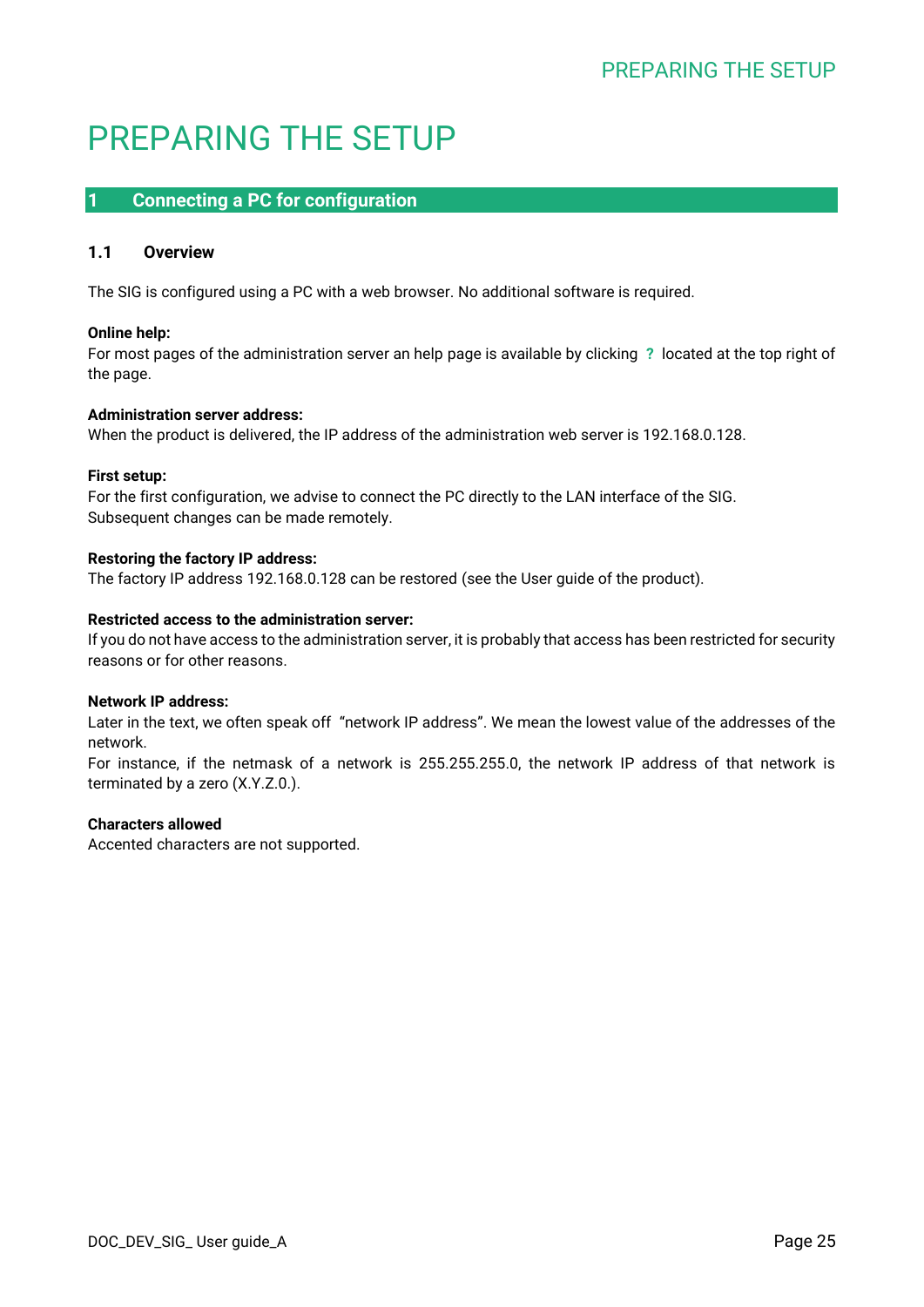# PREPARING THE SETUP

# <span id="page-25-0"></span>**1.2 First configuration**

#### **Step 1: Create or modify the PC TCP/IP connection**

Assign to the PC an IP address different but consistent with the factory IP address of the SIG. For the first configuration, assign for instance 192.168.0.1 to the PC.

#### **Step 2: Connect the PC to the SIG**

Connect the PC directly to the SIG with any Ethernet cable (straight or cross-wired);

#### **Step 3: Launch the web browser**

Launch the web browser and then enter the IP address of the SIG: 192.168.0.128

The Home page of the administration server is displayed.



**Note:** Access to the administration server is not protected when configuring the SIG for the first time.

## <span id="page-25-1"></span>**1.3 Changing the configuration later**

Thereafter, the SIG administration server is accessible from the local Ethernet interface or remotely through a remote connection at the IP address assigned to the product.

By default, the access to the administration web server is not allowed through the WAN interface.

.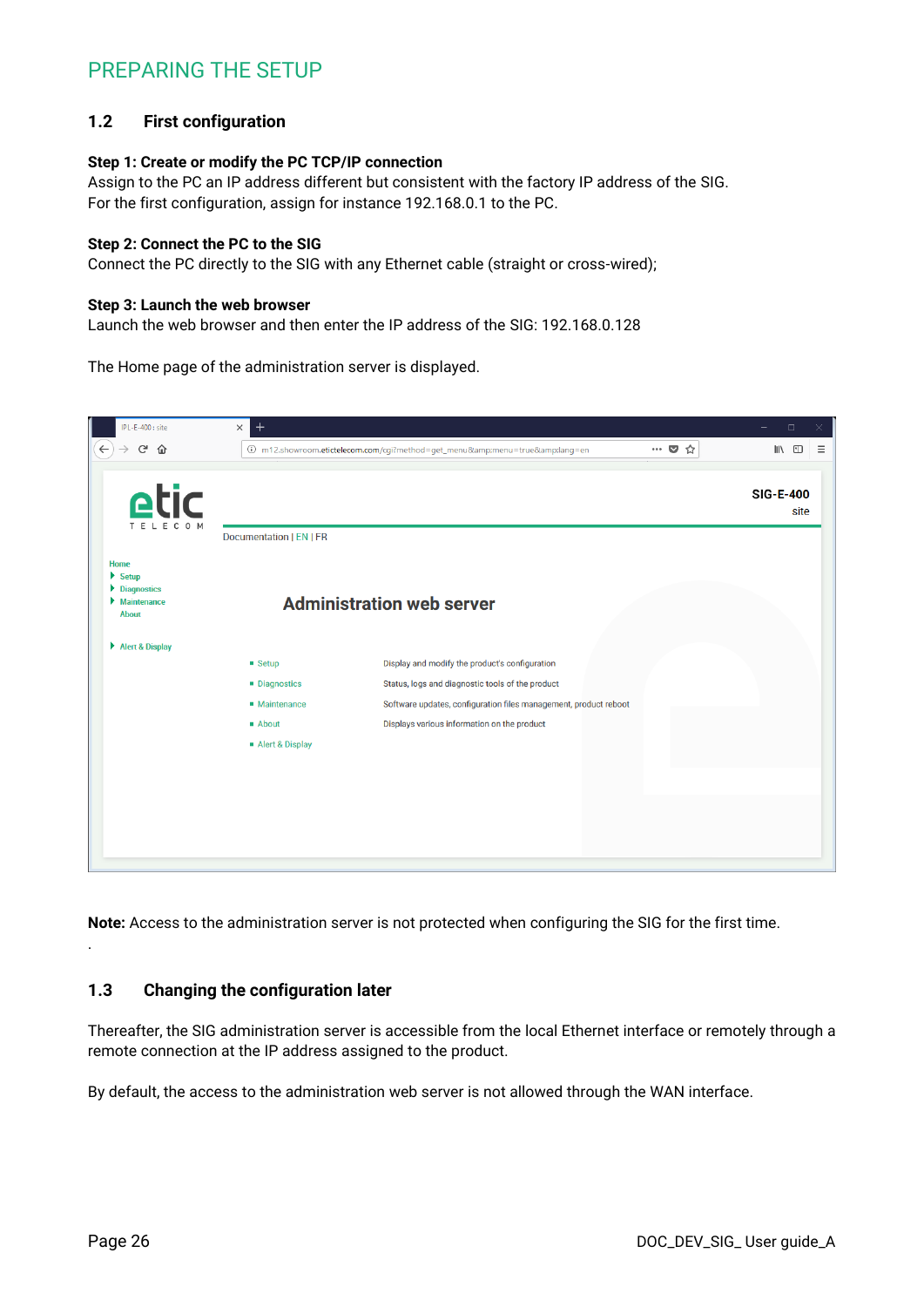# <span id="page-26-0"></span>**2 Access to the administration server through the WAN interface**

#### **To allow the access to the administration server through the WAN interface:**

- In the menu, choose **Setup > Security > Administration rights**.
- Enter the username and the password.
- Select the protocol to use for configuration **HTTPS only** or **HTTP and HTTPS**.
- Tick the **Enable access from the WAN(s)** checkbox.

The administration server is accessible with HTTPS through the WAN or the LAN interface.

# <span id="page-26-1"></span>**3 Working with HTTPS**

•

Once HTTPS has been selected, proceed as follows:

The port 4433 is assigned to administration server.

- Open the web browser and enter the IP address of the SIG administration server:
- Example: [https://192.168.38.191:4433.](https://192.168.38.191:4433/)
- Click **Next** when a warning message is displayed
- Enter the user name and password that have been set to protect access to the administration server.

| $\times$<br>Authentification requise<br>Le serveur https://192.168.38.191:4433 requiert un nom<br>d'utilisateur et un mot de passe. Message du serveur : cgi.<br>Nom d'utilisateur : etic<br><b>KNRK</b><br>Mot de passe :<br>Se connecter<br>Annuler | $\Rightarrow$ <b>C</b> $\Box$ https://192.168.38.191:4433 | $Q + Q$<br>$\equiv$ |
|-------------------------------------------------------------------------------------------------------------------------------------------------------------------------------------------------------------------------------------------------------|-----------------------------------------------------------|---------------------|
|                                                                                                                                                                                                                                                       |                                                           |                     |
|                                                                                                                                                                                                                                                       |                                                           |                     |
|                                                                                                                                                                                                                                                       |                                                           |                     |
|                                                                                                                                                                                                                                                       |                                                           |                     |
|                                                                                                                                                                                                                                                       |                                                           |                     |
|                                                                                                                                                                                                                                                       |                                                           |                     |
|                                                                                                                                                                                                                                                       |                                                           |                     |
|                                                                                                                                                                                                                                                       |                                                           |                     |
|                                                                                                                                                                                                                                                       |                                                           |                     |
|                                                                                                                                                                                                                                                       |                                                           |                     |
|                                                                                                                                                                                                                                                       |                                                           |                     |
|                                                                                                                                                                                                                                                       |                                                           |                     |
|                                                                                                                                                                                                                                                       |                                                           |                     |
|                                                                                                                                                                                                                                                       |                                                           |                     |
|                                                                                                                                                                                                                                                       |                                                           |                     |
|                                                                                                                                                                                                                                                       |                                                           |                     |
|                                                                                                                                                                                                                                                       |                                                           |                     |
|                                                                                                                                                                                                                                                       |                                                           |                     |
|                                                                                                                                                                                                                                                       |                                                           |                     |

The home page of the administration server is displayed.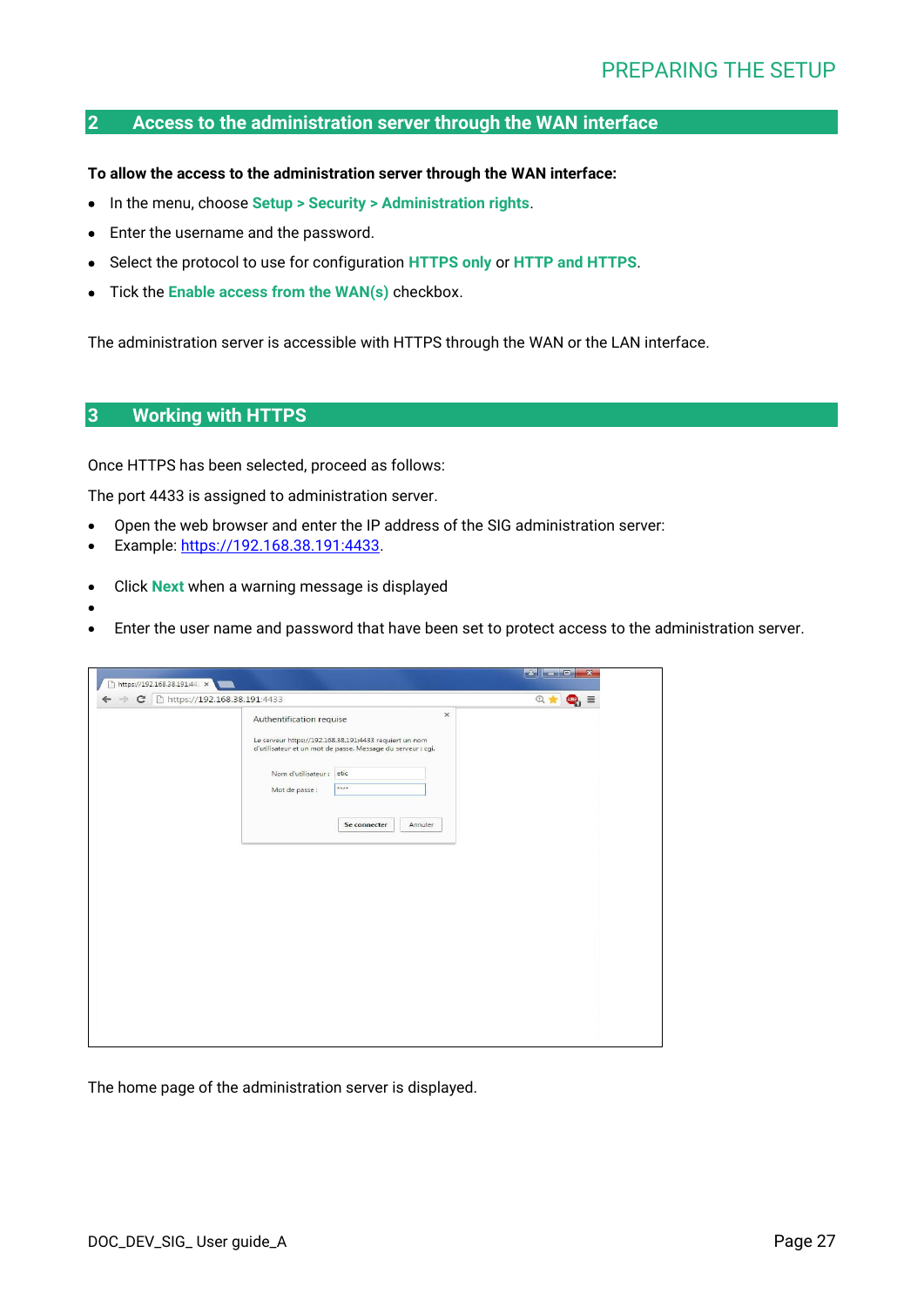# <span id="page-27-0"></span>**4 Temporary return to the factory settings**

If the IP address of the SIG could not be founded, or if it is impossible to access the administration server, for example, following a configuration error, it is possible to restore the factory settings without losing the current configuration.

- Press the push-button B2 located on the back.
- Keep the push-button pressed for about 3 seconds;
- The LED  $\bigcirc$  blinks red rapidly
- The administration server becomes accessible at the factory IP address (192.168.0.128), in HTTP without a password. The factory configuration is temporarily running. However, the current configuration is not lost and it is the one that is still displayed in the pages of the Administration Server.
- After reading the IP address or changing some parameters, press again the push button (B2) or reboot the product.
- The product can be reached at the registered IP address.

Note:

If the IP address of the SIG is unknown, the software tool EticFinder can be used.

This software detects all ETIC branded products on a local network. After starting the software, click on the "Search" button, and when the product list is displayed, double-click on the product address to access the html server.

# <span id="page-27-1"></span>**5 Restoring the factory settings**

It is possible to restore the factory configuration permanently using the push button B2 on the rear panel, or by using the administration server. In this case, the current configuration will be lost unless it has been saved to a file.

## **To restore the factory settings using the push button,**

- Power off the SIG,
- Press the push-button B2 located on the back.
- Power on the SIG, while keeping the push-button pressed at least 10 s.

The LED  $\Box$  turns red; the SIG boots and the factory configuration is restored.

Note: The factory configuration can also be restored via the menu **Maintenance > Configurations management** of the administration server.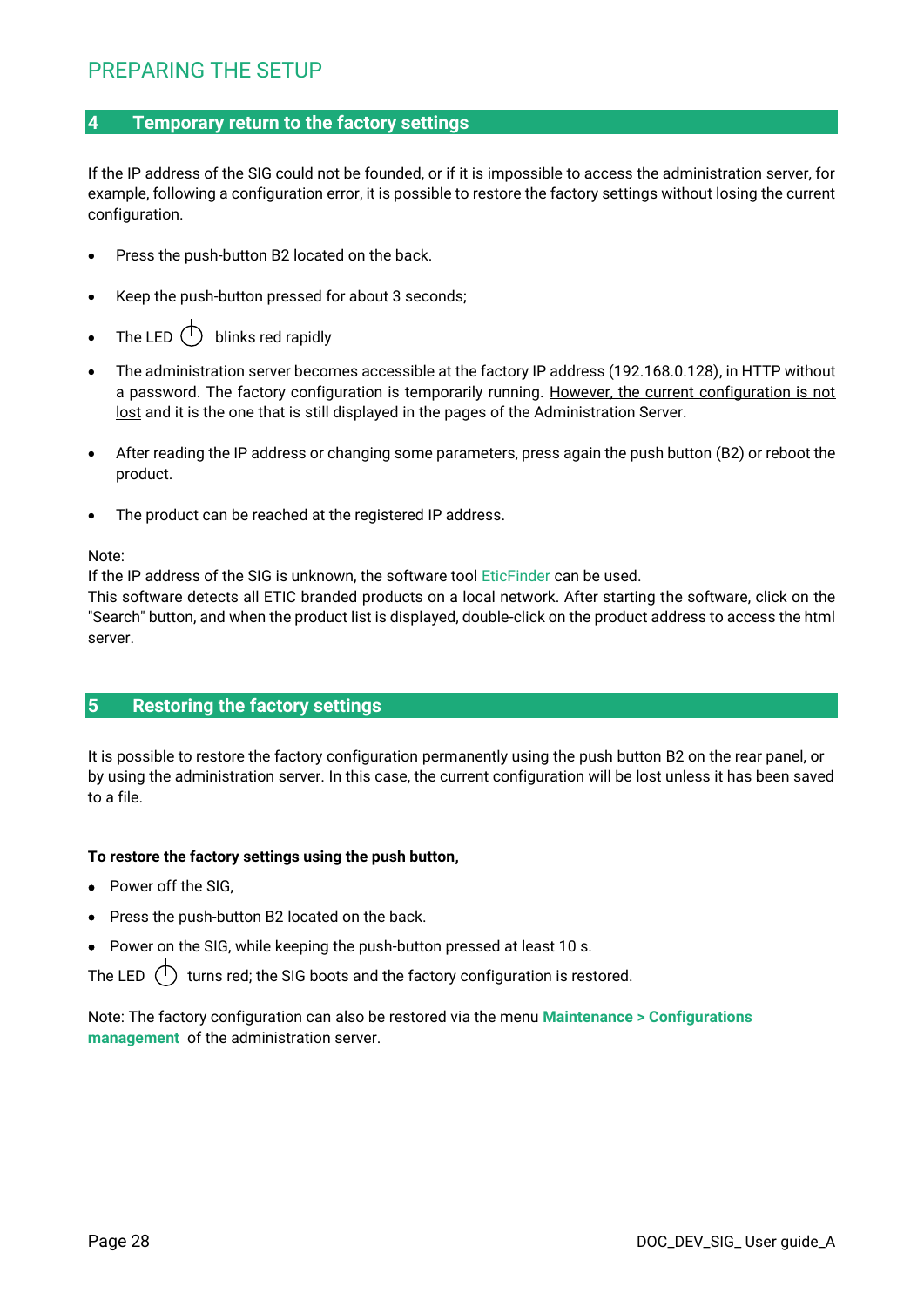# <span id="page-28-0"></span>**6 Protecting the access to the administration server**

- In the menu, choose **Setup > Security > Administration rights**
- Enter a user name and password to protect the administration server.
- Tick the **Password protect the web site access** checkbox

If the username and password to access the administration server are lost, you have to temporarily return to the factory settings; access to the administration server is then free.

# <span id="page-28-1"></span>**7 Configuration steps**

To configure the product, we advise to proceed as follows:

- Set up the LAN interface
- Set up the WAN interface
- Set up the routing functions
- Set up VPNs
- Set up the remote access
- Set up the firewall

For details about the advanced setup, refer to the Routing Setup Guide: Reference: "DOC\_DEV\_Router setup guide\_x"